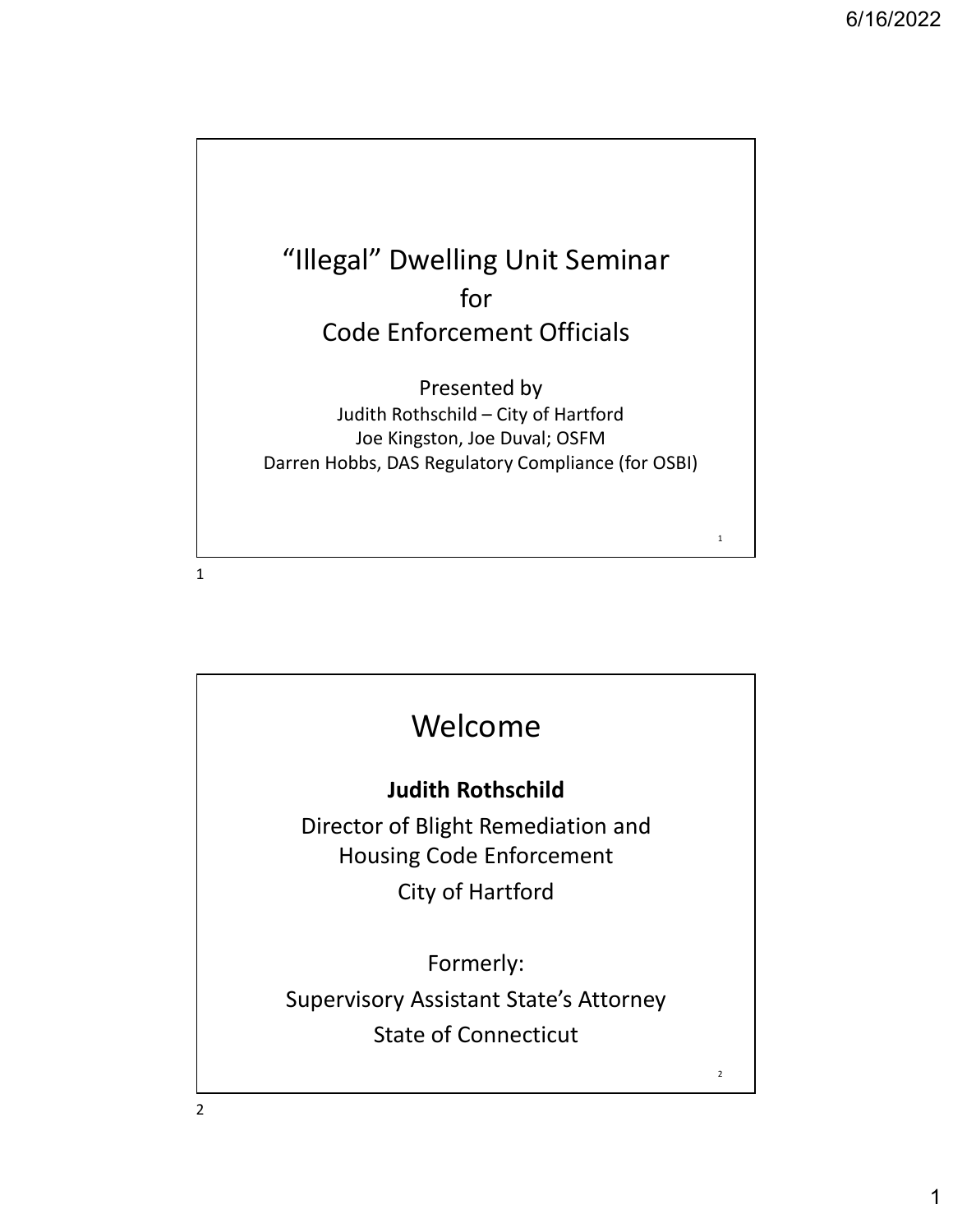$3 \qquad \qquad$ 



- What is an "illegal" unit? – Different disciplines, requirements.
- What to do when you find one.
- How to "correct"
- Difference between an "Illegal" and a "Bad" Unit

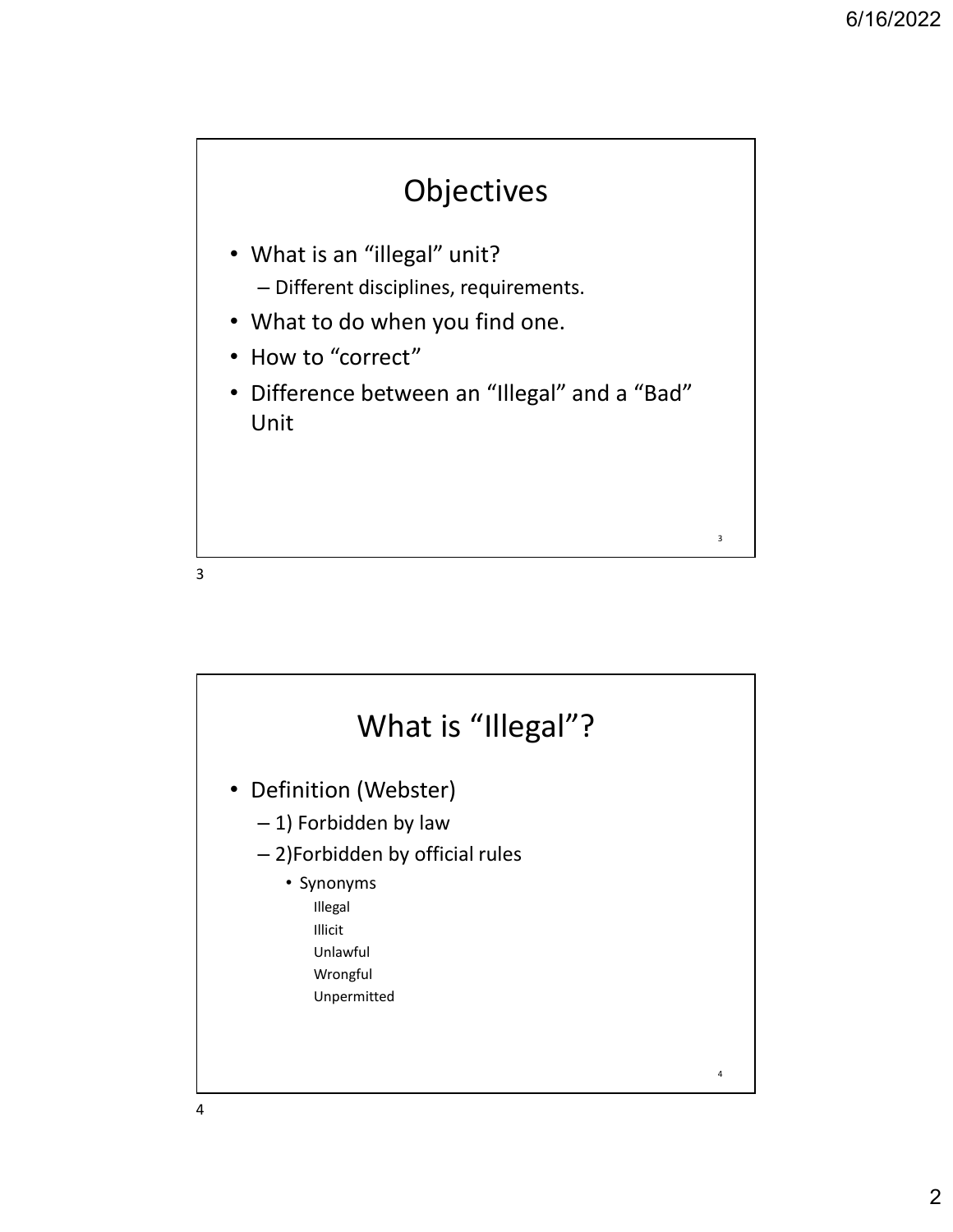# Right of Entry

- The fact that a fire marshal and building official have the authority
	- Fire Marshal: CGS 29-305, 29-306 as amended by PA 21- 165
	- Building Official: CGS 29-393
- to inspect, does not necessarily mean that the they have the legal right to enter the property at any time.
- While statute refers to the legal authority to inspect, the authority to physically enter the premises must be obtained by warrant unless an imminent emergency is present, or there is voluntary consent granted to the code official by the

 $5<sub>5</sub>$ 

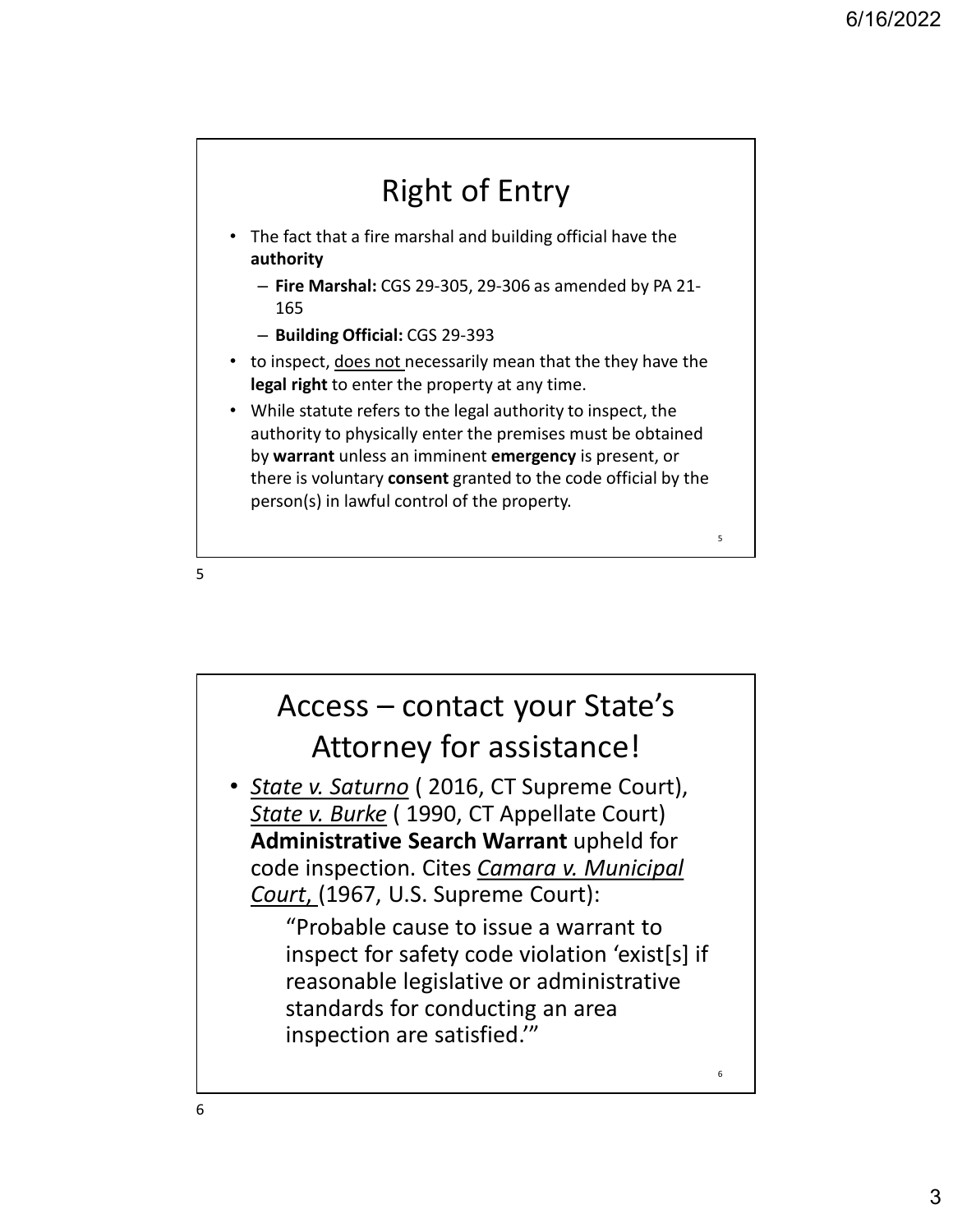**AFFIDAVIT AND APPLICATION PAGE 1 OF 4**<br> **ADMINISTRATIVE SEARCH WARRANT**<br>
C.G.S. §54-33a.<br>
STATE OF CONNECTICUT<br>
TO: A Judge of the Superior Court<br>
The undersigned, being duly sworn, complains on oath that the undersigned **ADMINISTRATIVE SEARCH WARRANT**<br>C.G.S. §54-33a. AFFIDAVIT AND APPLICATION<br>
ADMINISTRATIVE SEARCH WARRANT<br>
C.G.S. § 54-33a.<br>
STATE OF CONNECTICUT<br>
SUPERIOR COURT<br>
TO: A Judge of the Superior Court<br>
The undersigned, being duly sworn, complains on oath that the undersigned STATE OF CONNECTICUT SUPERIOR COURT TO: A Judge of the Superior Court The undersigned, being duly sworn, complains on oath that the undersigned has probable cause AFFIDAVIT AND APPLICATION PAGE 1 OF 4<br>
ADMINISTRATIVE SEARCH WARRANT<br>
STATE OF CONNECTICUT<br>
SUPERIOR COURT<br>
TO: A Judge of the Superior Court<br>
SUPERIOR COURT<br>
ITO: A Judge of the Superior Court<br>
supersionable cause<br>
probab standards for conducting an area inspection... AFIDAVIT AND APPLICATION PAGE 1 OF 4<br>
ADMINISTRATIVE SEARCH WARRANT<br>
CIGS § 5<sup>4,33a</sup>.<br>
TO: A Judge of the Superior Court<br>
TO: A Judge of the Superior Court<br>
The undersigned height was very complains on oath that the unders pertaining to fire safety, housing and/or buildings have been violated, based on complaint... And that the certain place to be searched is a: And is situated at and described as: And that the facts establishing the grounds for issuing an Administrative Search Warrant are the following:  $7 \quad \Box$ 7

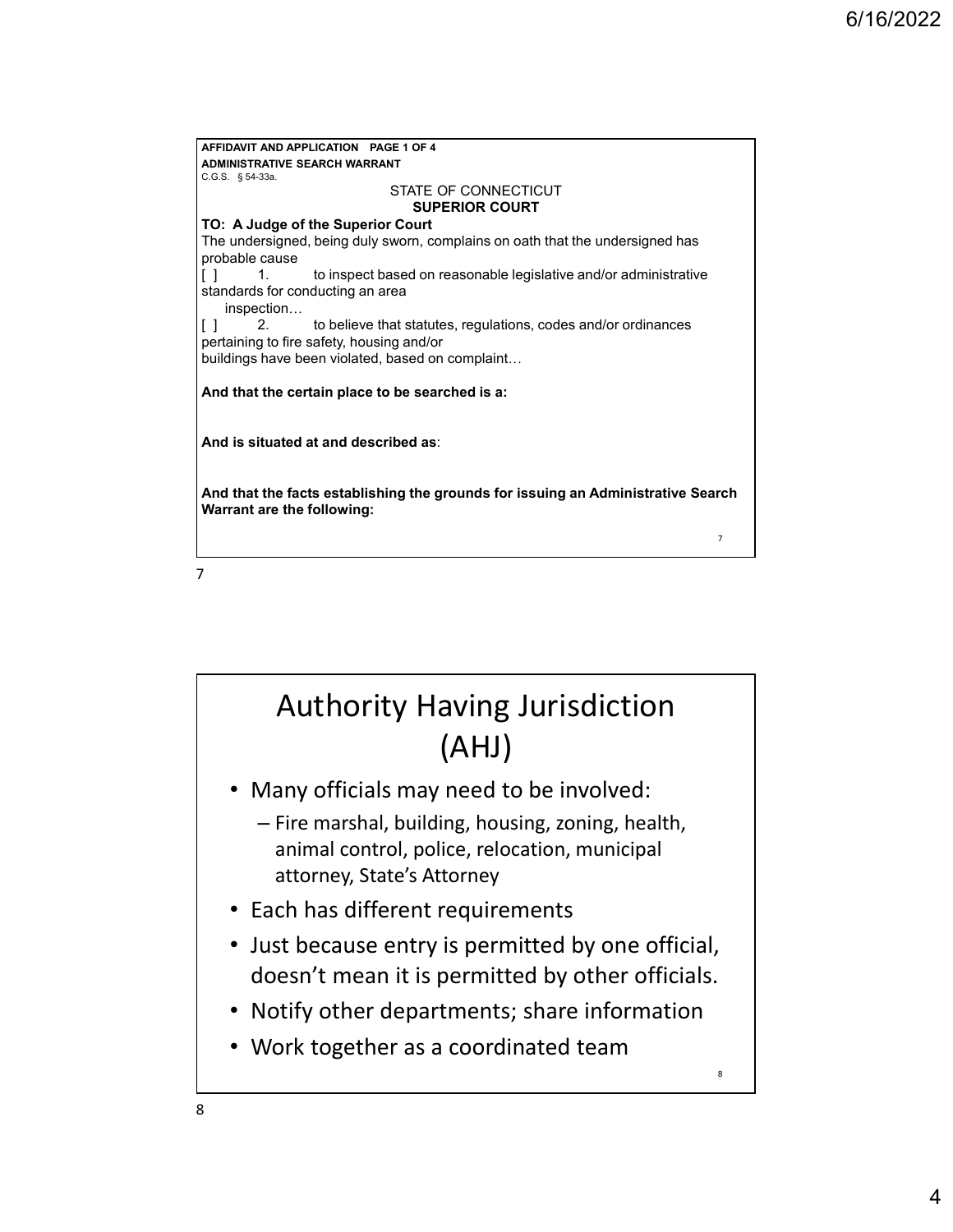$9 \qquad \qquad$ 

### Fire Safety / Prevention Codes

Joe Kingston

Joe Duval

Office of the State Fire Marshal

State of Connecticut

https://youtu.be/NLhpMRK9fcM

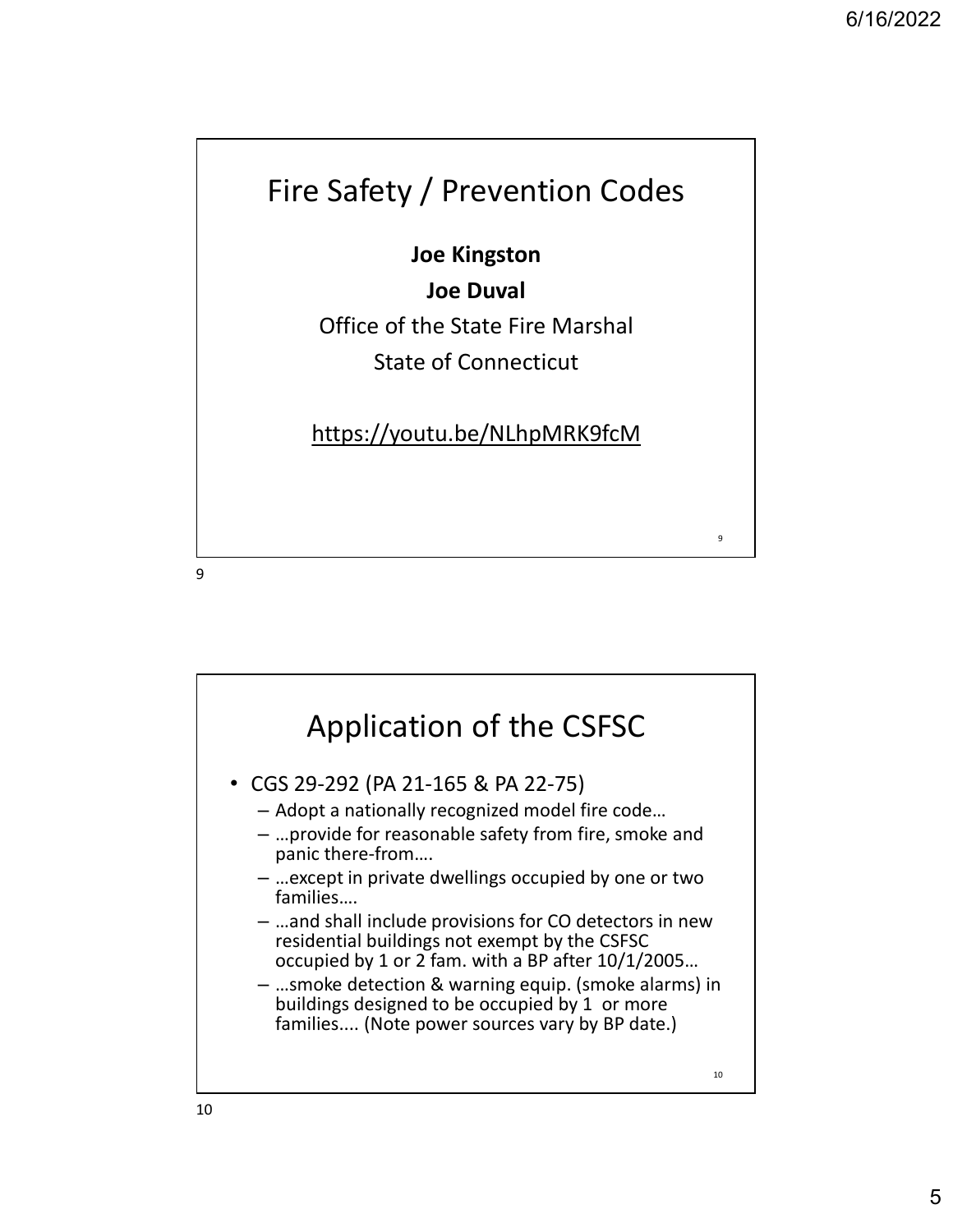

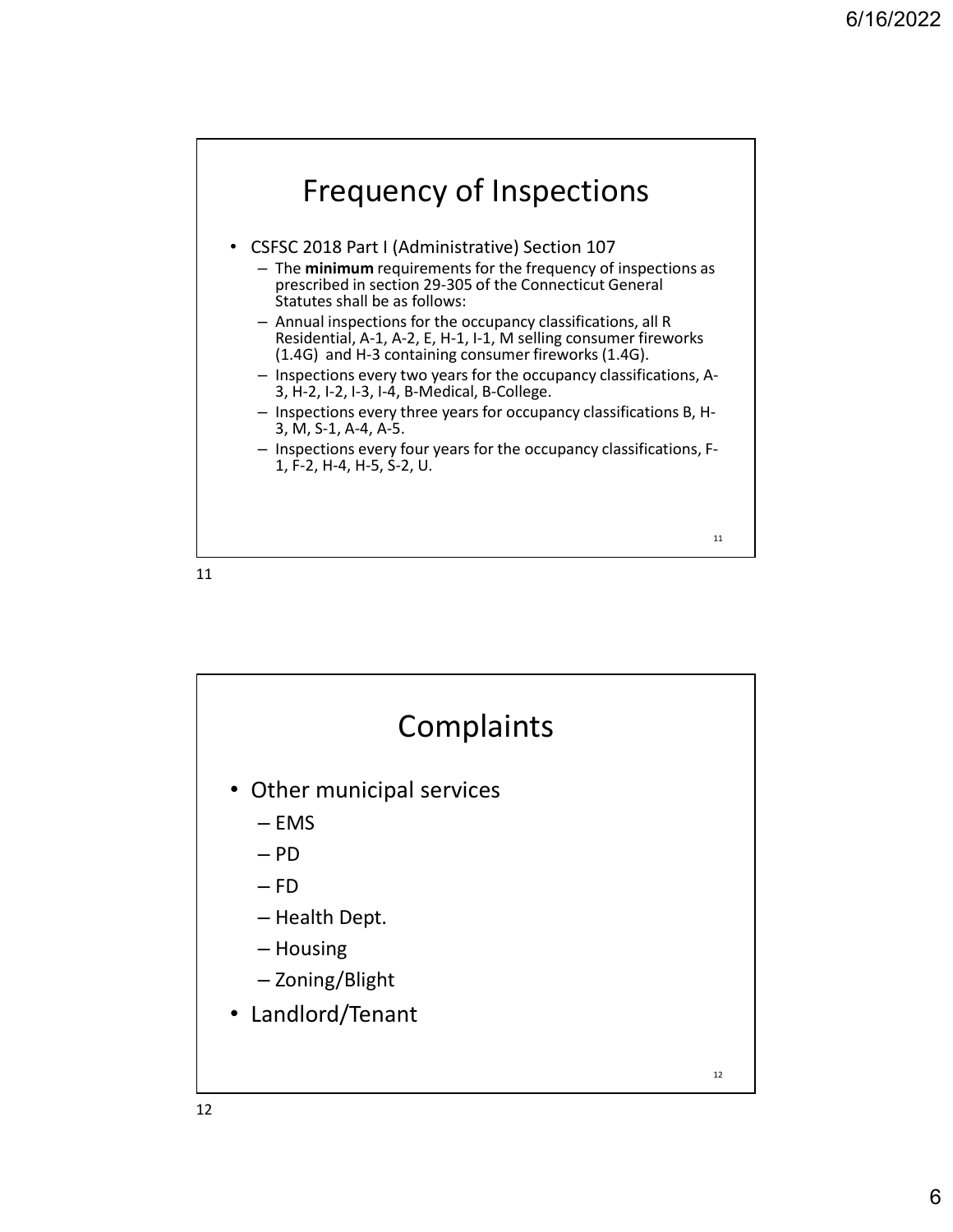

- 
- Parts I & II apply to all occupancies.
- <sup>6/16/2022</sup><br> **Application of the CSFSC (2018)**<br>
 Part I (Administrative) Section 110- Application<br>
 Parts I & II apply to all occupancies.<br>
 Part III applies for BP / change of occupancy<br>
after 12/31/2005 • Part III applies for BP / change of occupancy after 12/31/2005
	- Except: For existing occupancies subject to an abatement order for violation of Part IV of this code, only new fire protection, electrical and mechanical system work shall be subject to the requirements of Part III.
- Part IV occupancies / uses in buildings that existed prior to  $12/31/2005$ .



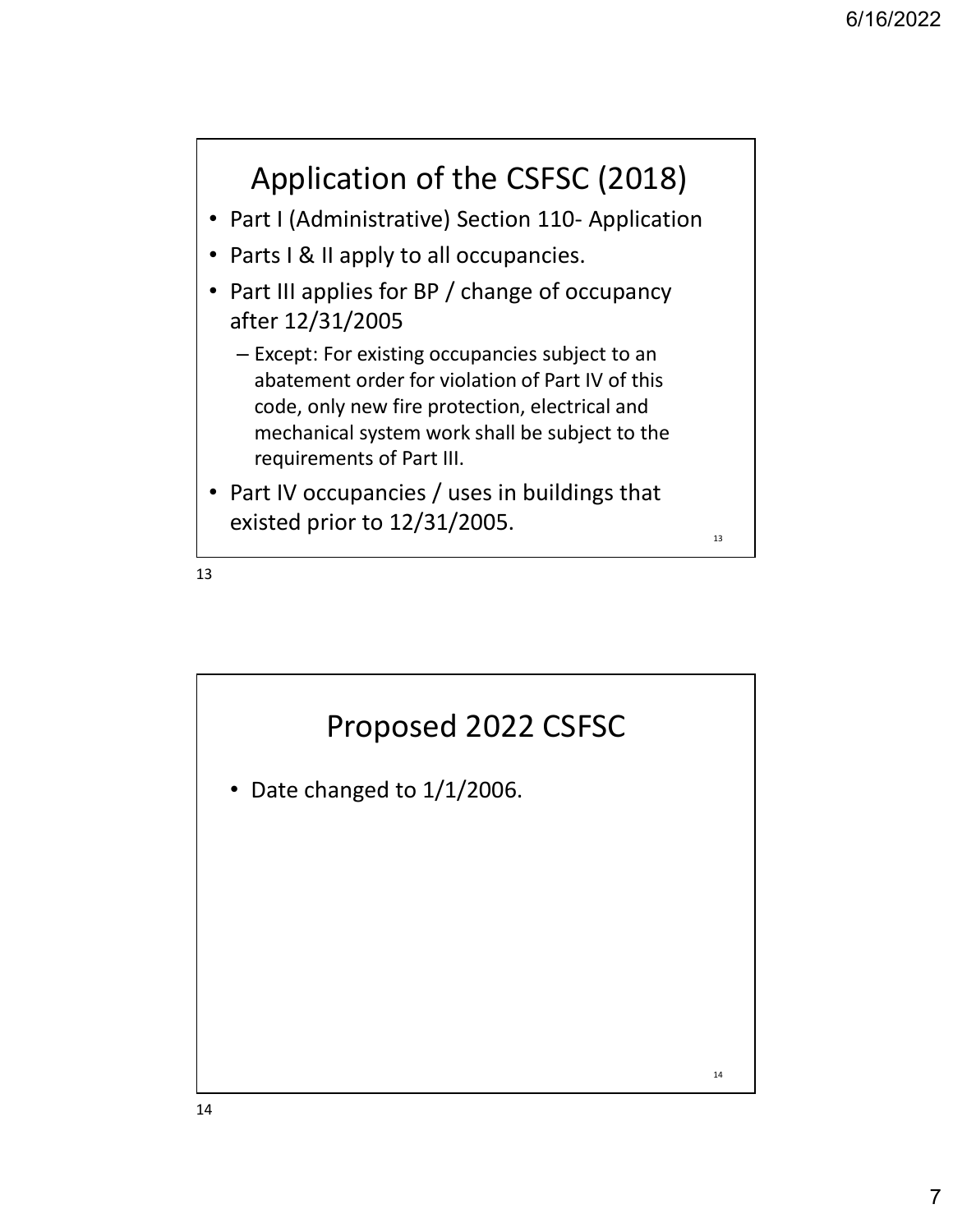



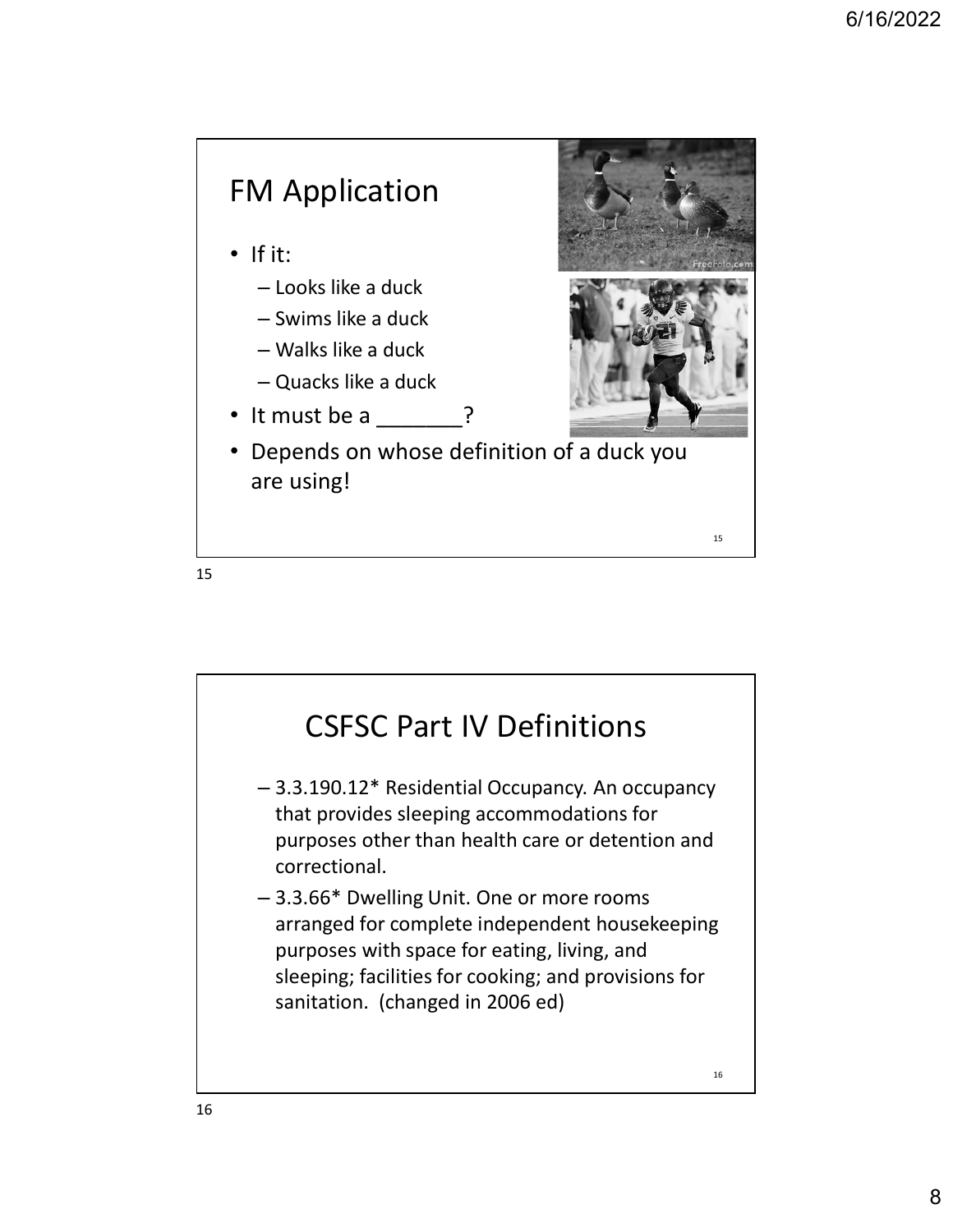## CSFSC Part IV Definitions

- 3.3.36.3\* Apartment Building. A building or portion thereof containing three or more dwelling units with independent cooking and bathroom facilities.
- 3.3.36.5\* Existing Building. A building erected or officially authorized prior to the effective date of the adoption of this edition of the Code by the agency or jurisdiction. (12/31/2005)

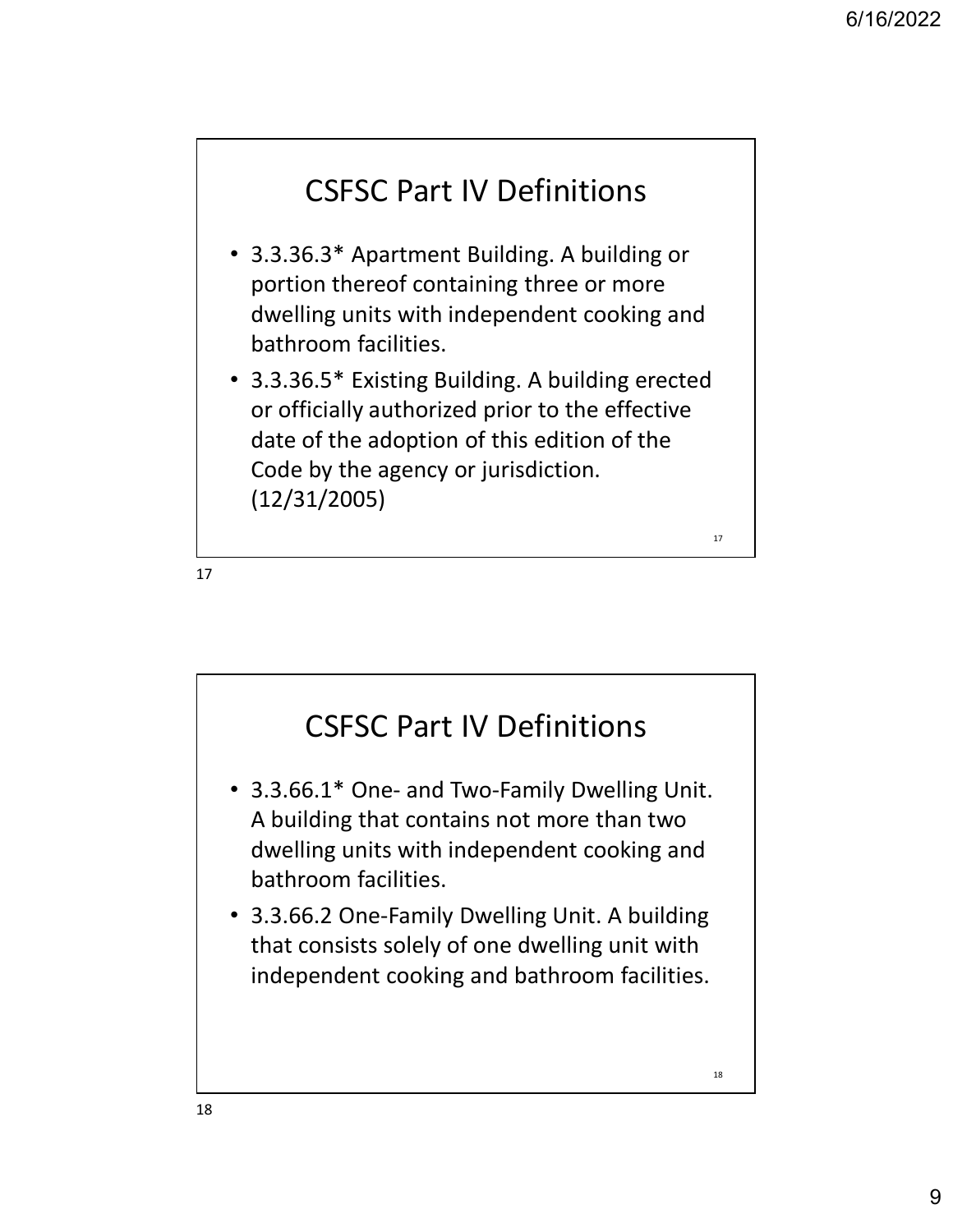## CSFSC Part IV Definitions

- 3.3.66.3 Two-Family Dwelling Unit. A building that consists solely of two dwelling units with independent cooking and bathroom facilities.
- 3.3.66.4 One and Two family Dwelling Unit. One and Two-family dwellings include buildings containing not more than two dwelling units in which each dwelling unit is occupied by members of a single family with not more than six (6) outsiders, if any, accommodated rooms. (CT)

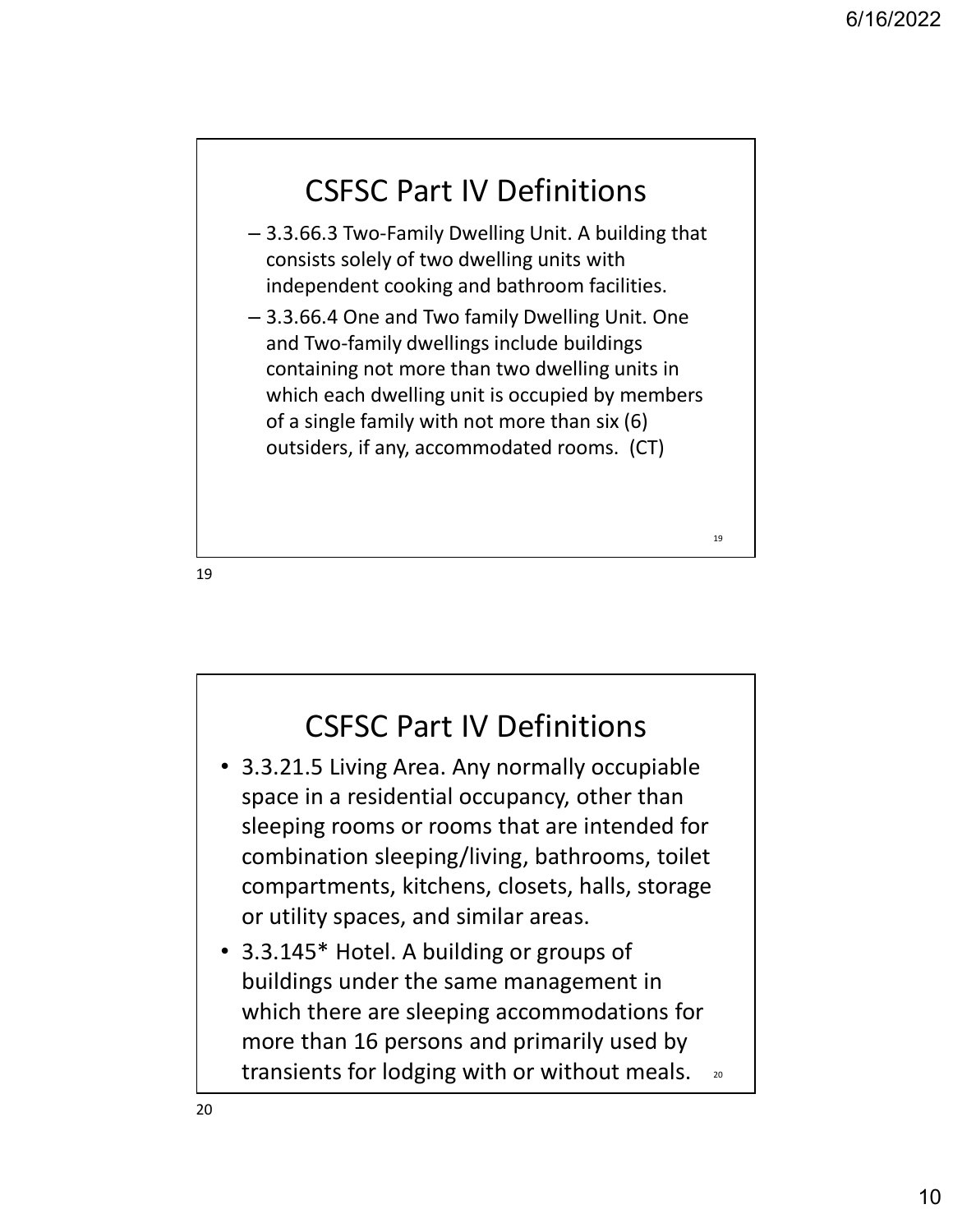21 a and the contract of the contract of the contract of the contract of the contract of the contract of the contract of the contract of the contract of the contract of the contract of the contract of the contract of the c

## CSFSC Part IV Definitions

• 3.3.167 Lodging or Rooming House. A building or portion thereof that does not qualify as a **CSFSC Part IV Definitions**<br>
3.3.167 Lodging or Rooming House. A building<br>
or portion thereof that does not qualify as a<br>
one- or two-family dwelling, that provides<br>
sleeping accommodations for a total of 16 or<br>
fewer peop sleeping accommodations for a total of 16 or fewer people on a transient or permanent basis, without personal care services, with or without meals, but without separate cooking facilities for individual occupants.

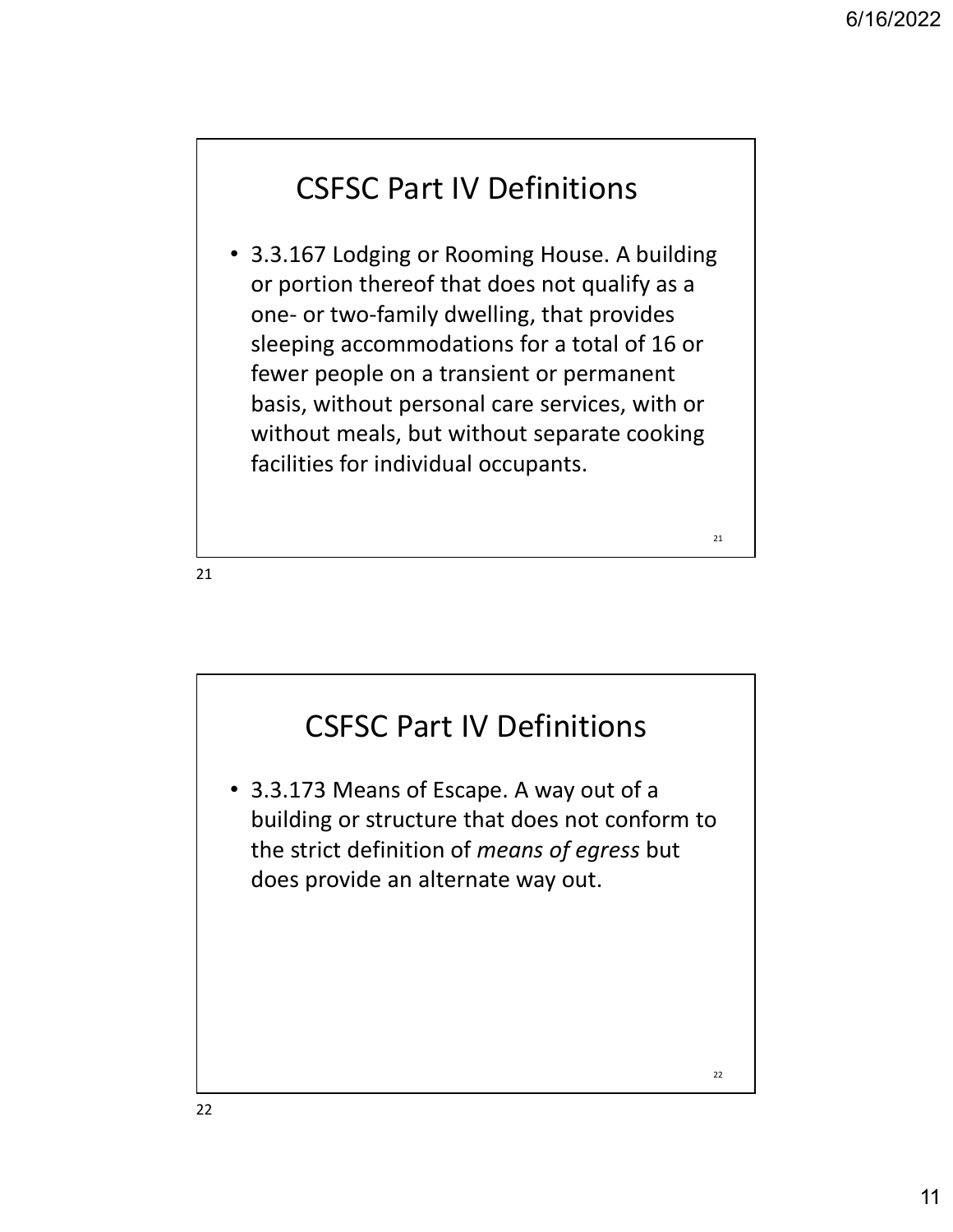

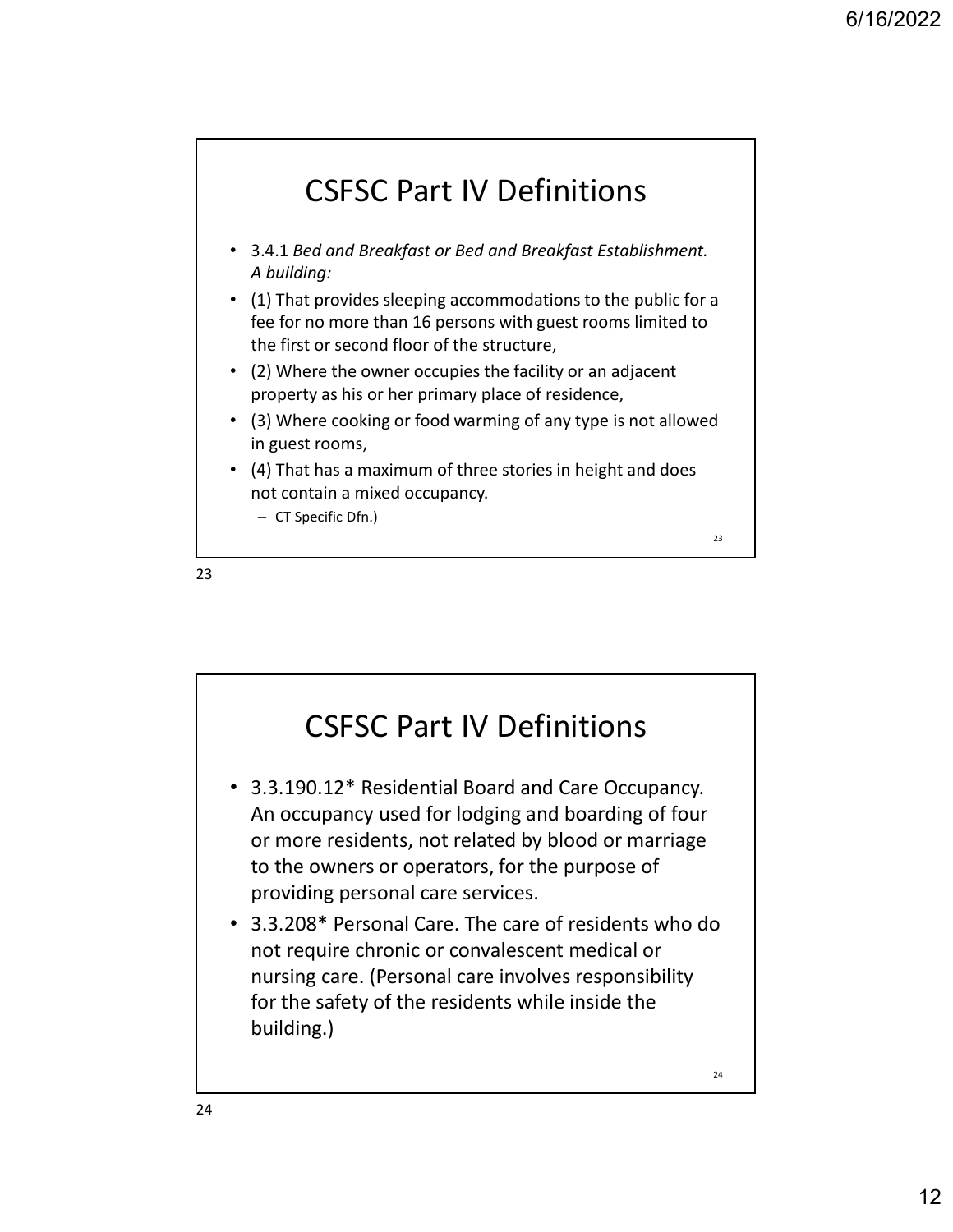

25 and 25 and 25 and 25 and 25 and 25 and 25 and 26 and 26 and 26 and 26 and 26 and 26 and 26 and 26 and 26 an

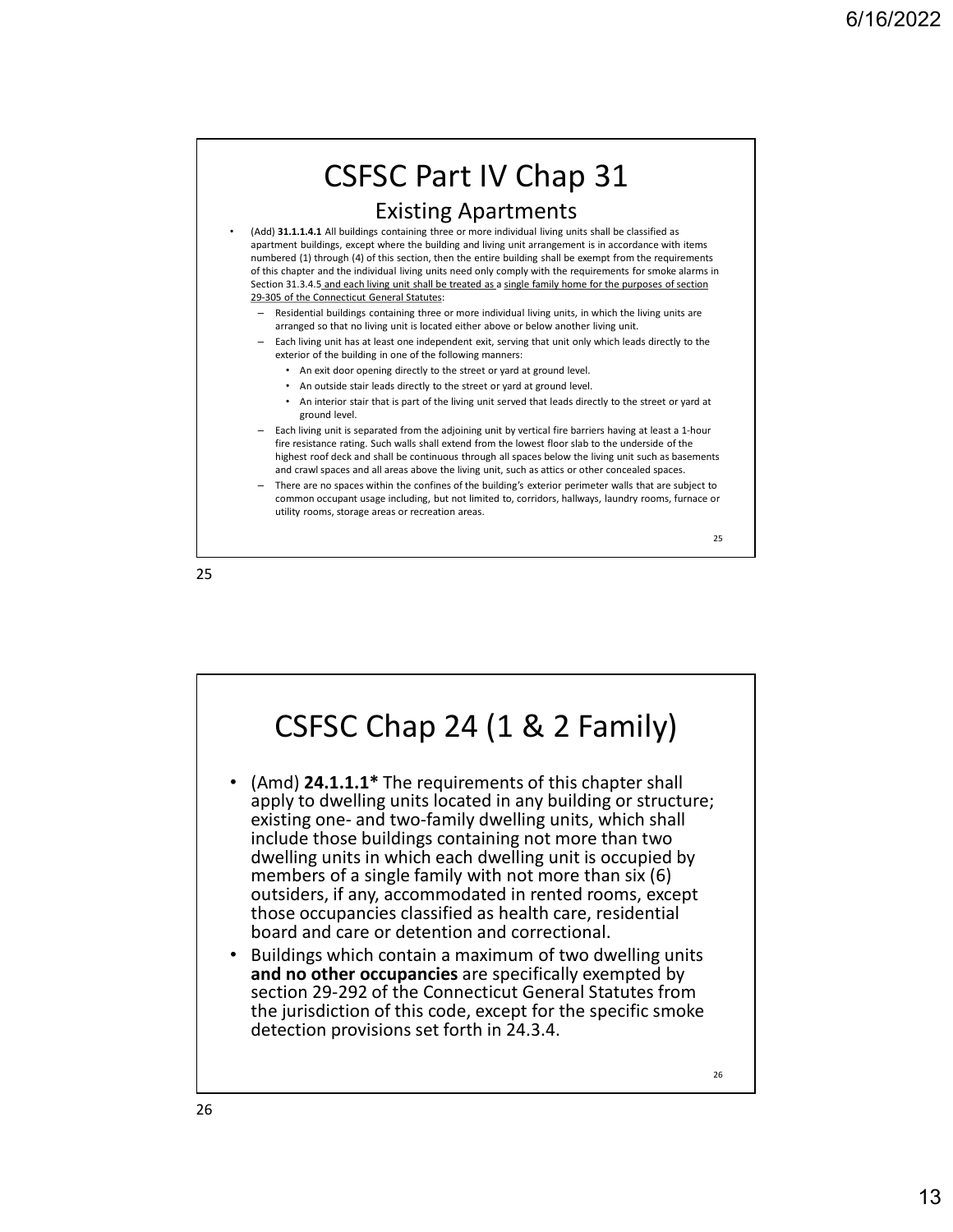27 and the contract of the contract of the contract of the contract of the contract of the contract of the contract of the contract of the contract of the contract of the contract of the contract of the contract of the con

### CSFSC Part I Section 111

#### • Changes of Occupancy or Use

• In any building, structure, or portion thereof, whether or not a physical alteration is needed, a change made in the use or occupancy that would place the building or structure in a different division of the same group or occupancy or in a different group of occupancies shall not be permitted unless the structure, building or portion thereof conforms with the requirements of this code that apply to new construction for the proposed new use. A change of tenants or ownership shall not be construed to be a change of occupancy classification unless the nature of use and assigned occupancy classification remain the same.

27 and 27 and 27 and 27 and 27 and 27 and 27 and 27 and 28 and 28 and 28 and 28 and 28 and 28 and 28 and 28 an

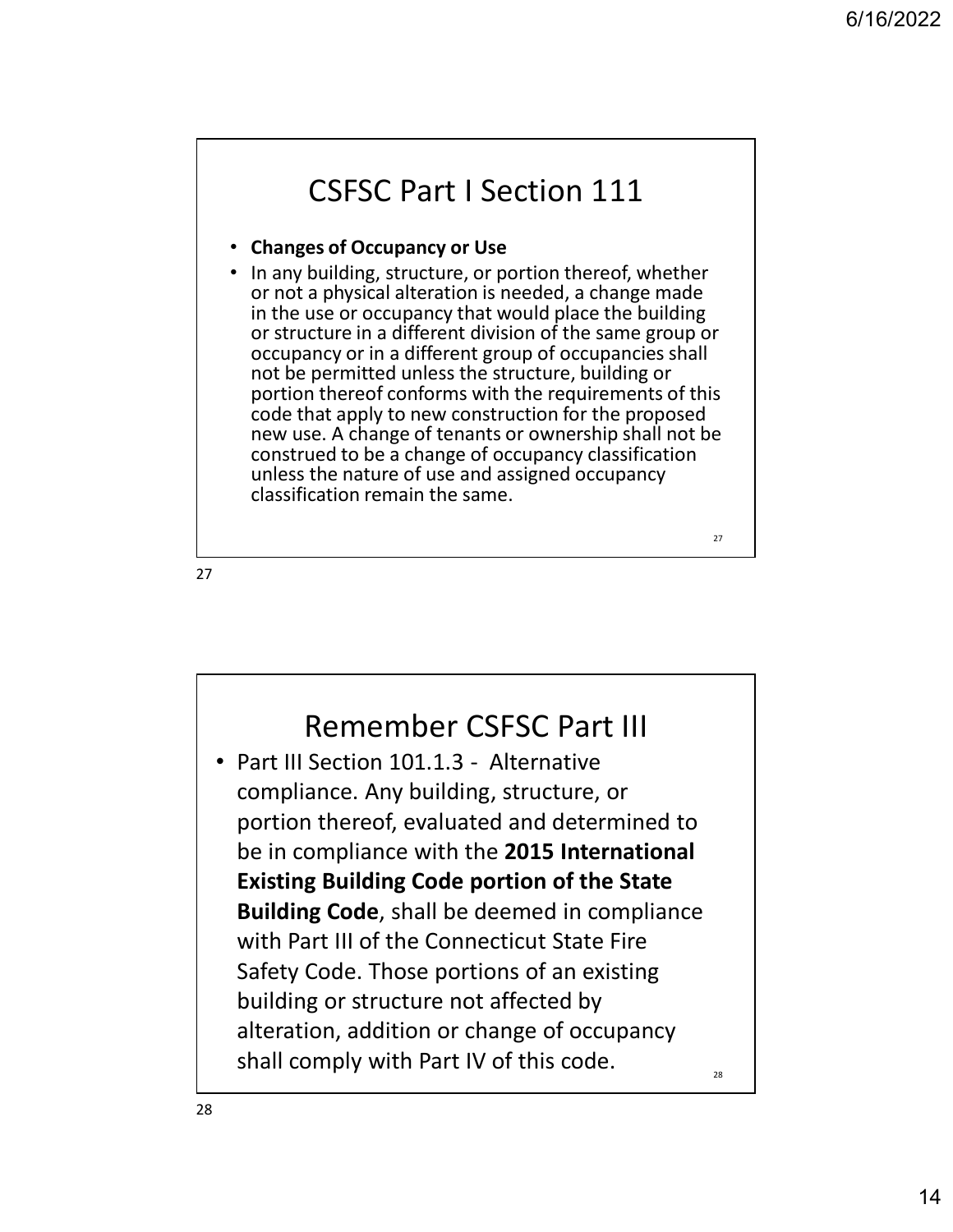29 and the contract of the contract of the contract of the contract of the contract of the contract of the contract of the contract of the contract of the contract of the contract of the contract of the contract of the con

## CSFSC Part IV Time for Compliance

• 4.6.6 Time Allowed for Compliance. A limited but reasonable time, commensurate with the magnitude of expenditure, disruption of services, and degree of hazard, shall be allowed for compliance with any part of this Code for existing buildings.

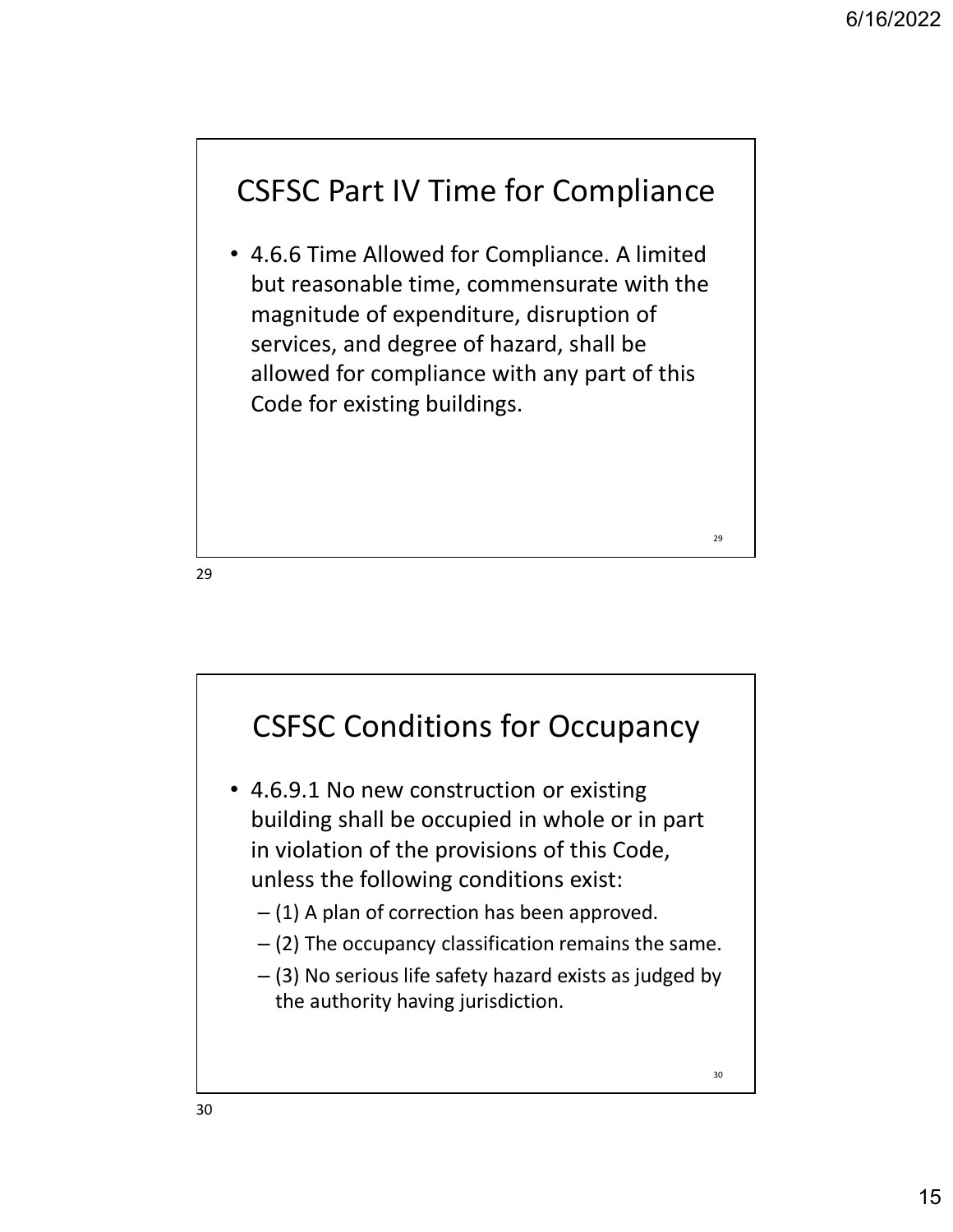$31$  and  $\overline{1}$  and  $\overline{1}$  and  $\overline{1}$  and  $\overline{1}$  and  $\overline{1}$  and  $\overline{1}$  and  $\overline{1}$  and  $\overline{1}$  and  $\overline{1}$  and  $\overline{1}$  and  $\overline{1}$  and  $\overline{1}$  and  $\overline{1}$  and  $\overline{1}$  and  $\overline{1}$  and  $\overline{1}$  and  $\overline$ 

## CSFSC Part III Definitions (202)

- [A] DWELLING. A building that contains one or two dwelling units used, intended or designed to be used, rented, leased, let or hired out to be occupied for living purposes.
- [A] DWELLING UNIT. A single unit providing complete, independent living facilities for one or more persons, including permanent provisions for living, sleeping, eating, cooking and sanitation.

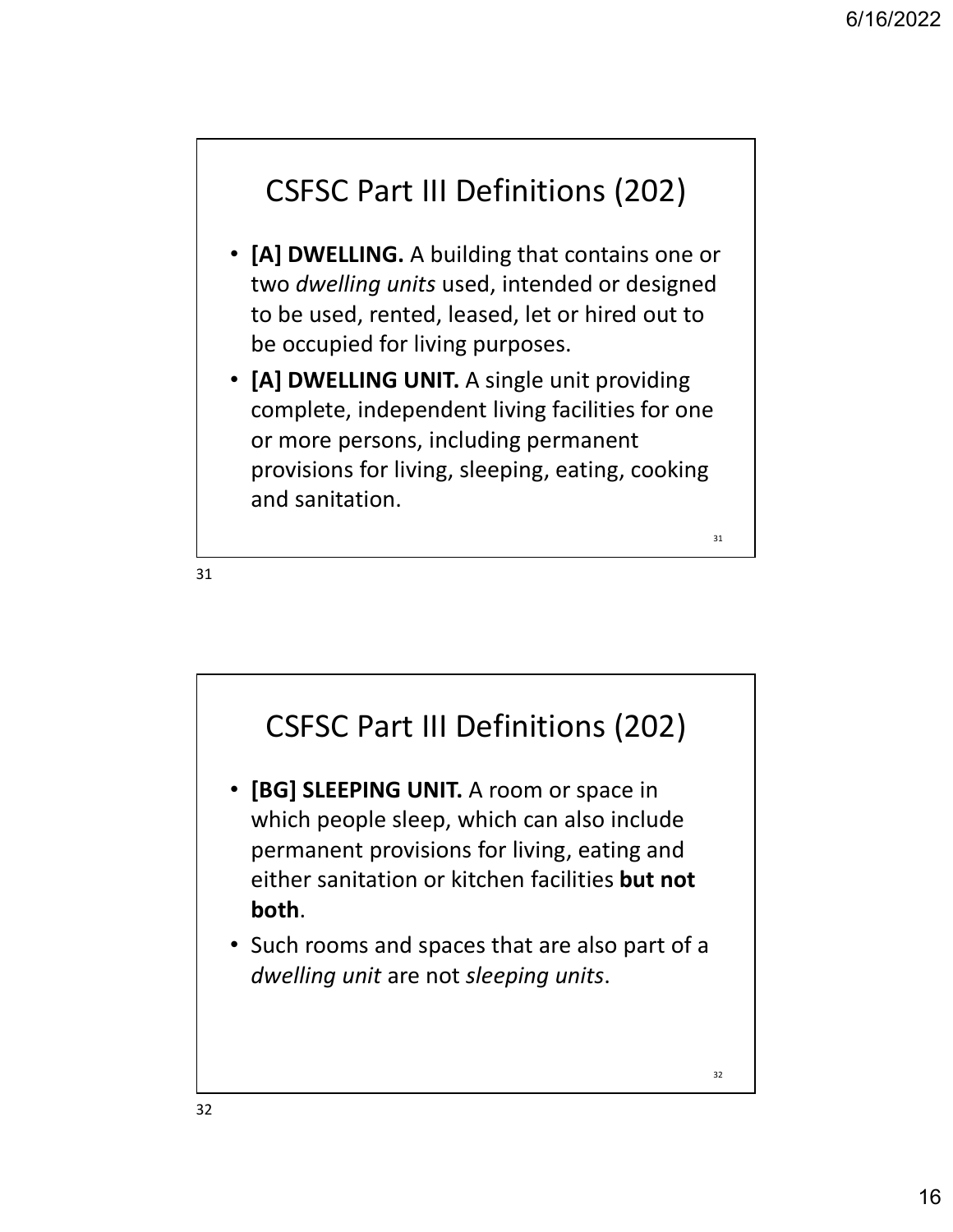$\overline{33}$  and  $\overline{1}$  and  $\overline{2}$  and  $\overline{3}$  and  $\overline{3}$  and  $\overline{3}$  and  $\overline{3}$  and  $\overline{3}$  and  $\overline{3}$  and  $\overline{3}$  and  $\overline{3}$  and  $\overline{3}$  and  $\overline{3}$  and  $\overline{3}$  and  $\overline{3}$  and  $\overline{3}$  and  $\overline{3}$  and

## CSFSC Part III Definitions (202)

- [BG] BOARDING HOUSE. A building arranged or used for lodging for compensation, with or without meals, and not occupied as a singlefamily unit.
- [BG] CONGREGATE LIVING FACILITIES. A building or part thereof that contains sleeping units where residents share bathroom and/or kitchen facilities.

33

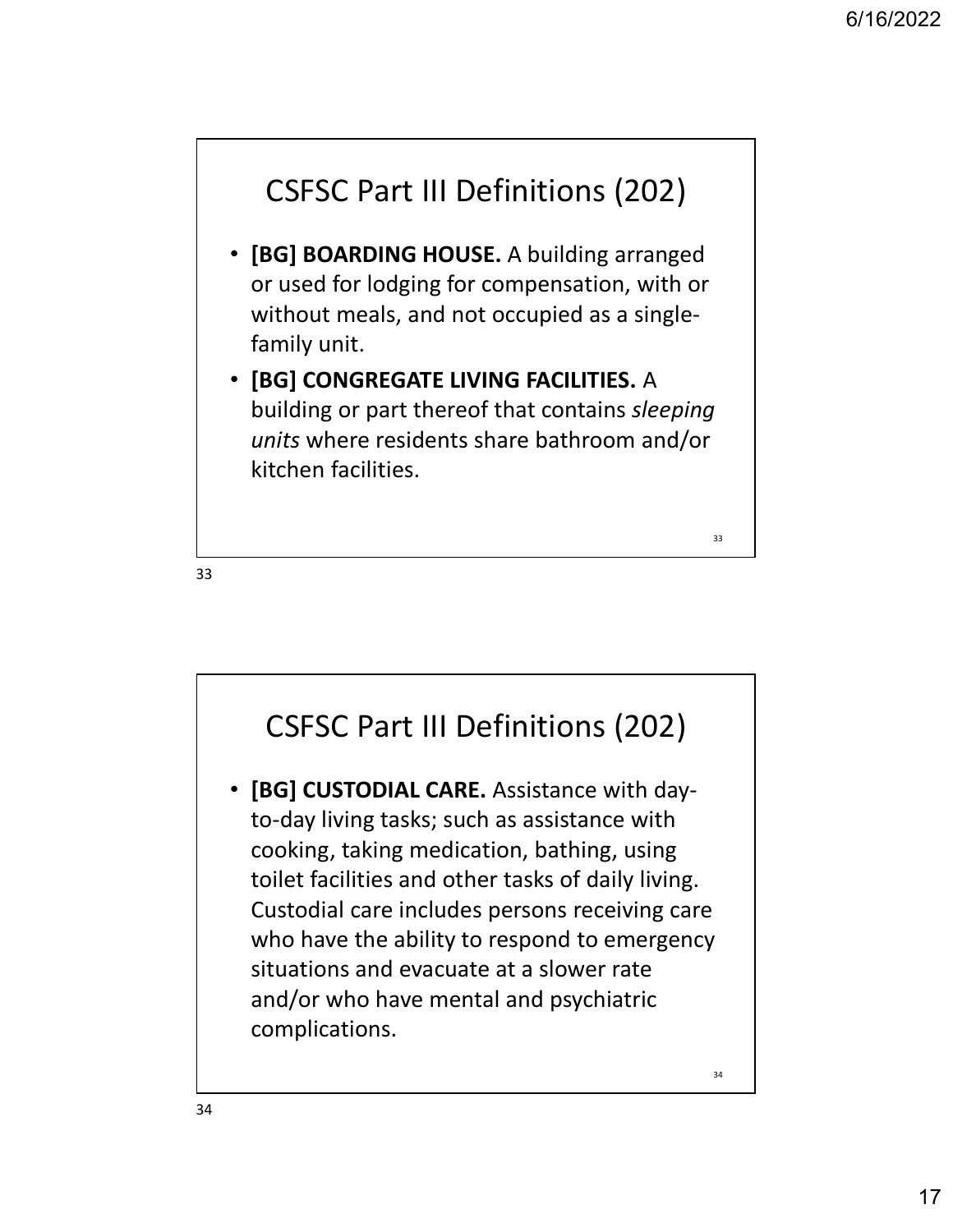$35 \qquad \qquad$ 



- [BG] GUESTROOM. A room used or intended to be used by one or more guests for living or sleeping purposes.
- Hotel. A building containing six or more guest rooms, intended or designed to be used, or which are used, rented or hired out to be occupied or which are occupied for sleeping purposes by guests. (CT dfn.)

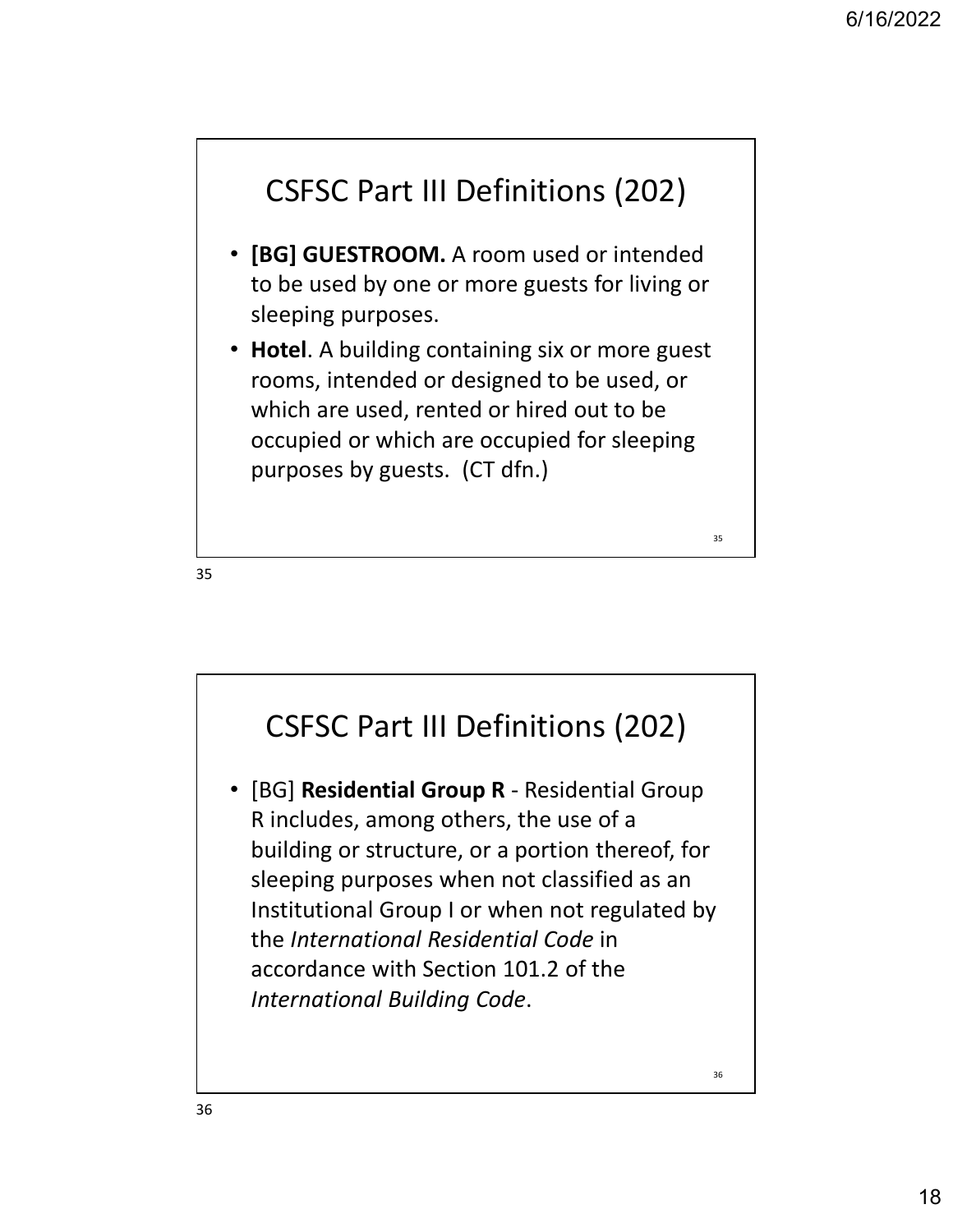

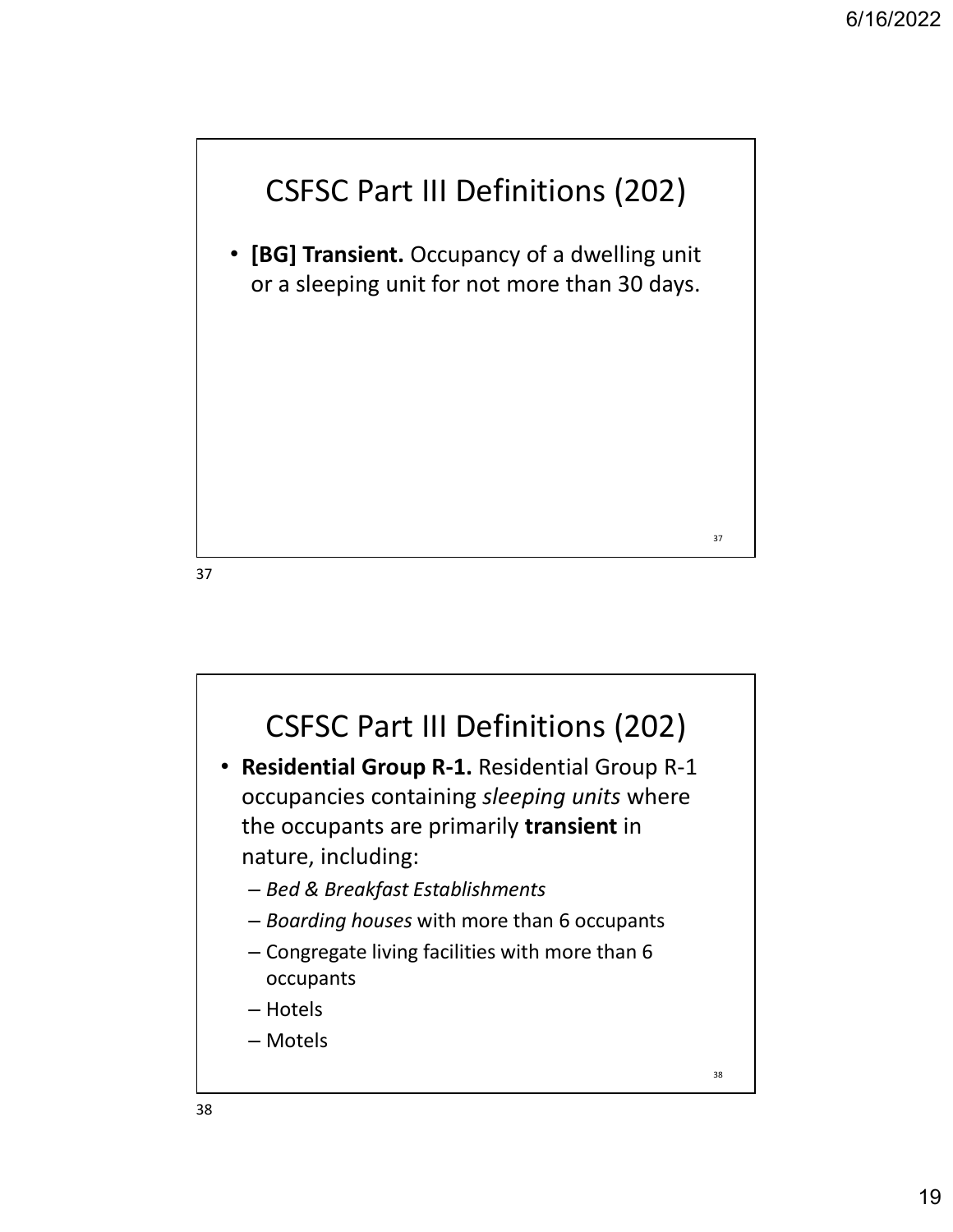### CSFSC Part III Definitions (202)

• Residential Group R-2. Residential Group R-2 occupancies containing sleeping units or more than two dwelling units where the occupants are primarily permanent in nature, including:

- Apartment houses
- Congregate living facilities with more than 6 occupants
- Boarding houses with more than 6 occupants
- Convents
- Dormitories
- Fraternities and sororities
- Monasteries
- Hotels & Motels
- Live/work units
- Vacation timeshare properties

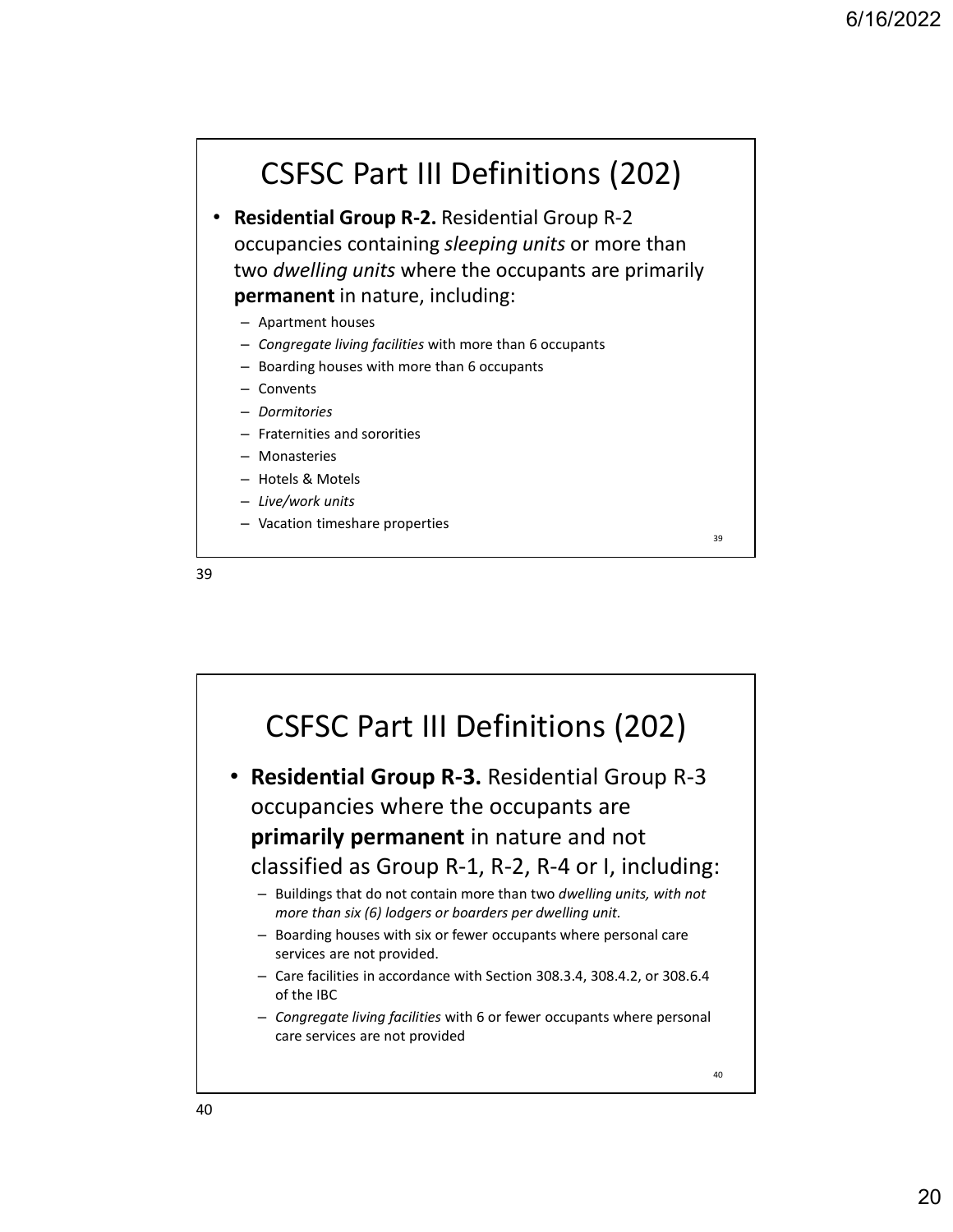### CSFSC Part III Definitions (202)

• Residential Group R-4. Residential Group R-4 shall include buildings, structures or portions thereof for more than three but not more than 16 occupants, excluding staff, who reside on a 24-hour basis in a supervised residential environment and receive custodial care. Buildings of Group R-4 shall be classified as one of the occupancy conditions specified in section 310.6.1 or 310.6.2 of the IRC portion of the SBC. This group shall include, but not be limited to, the following:



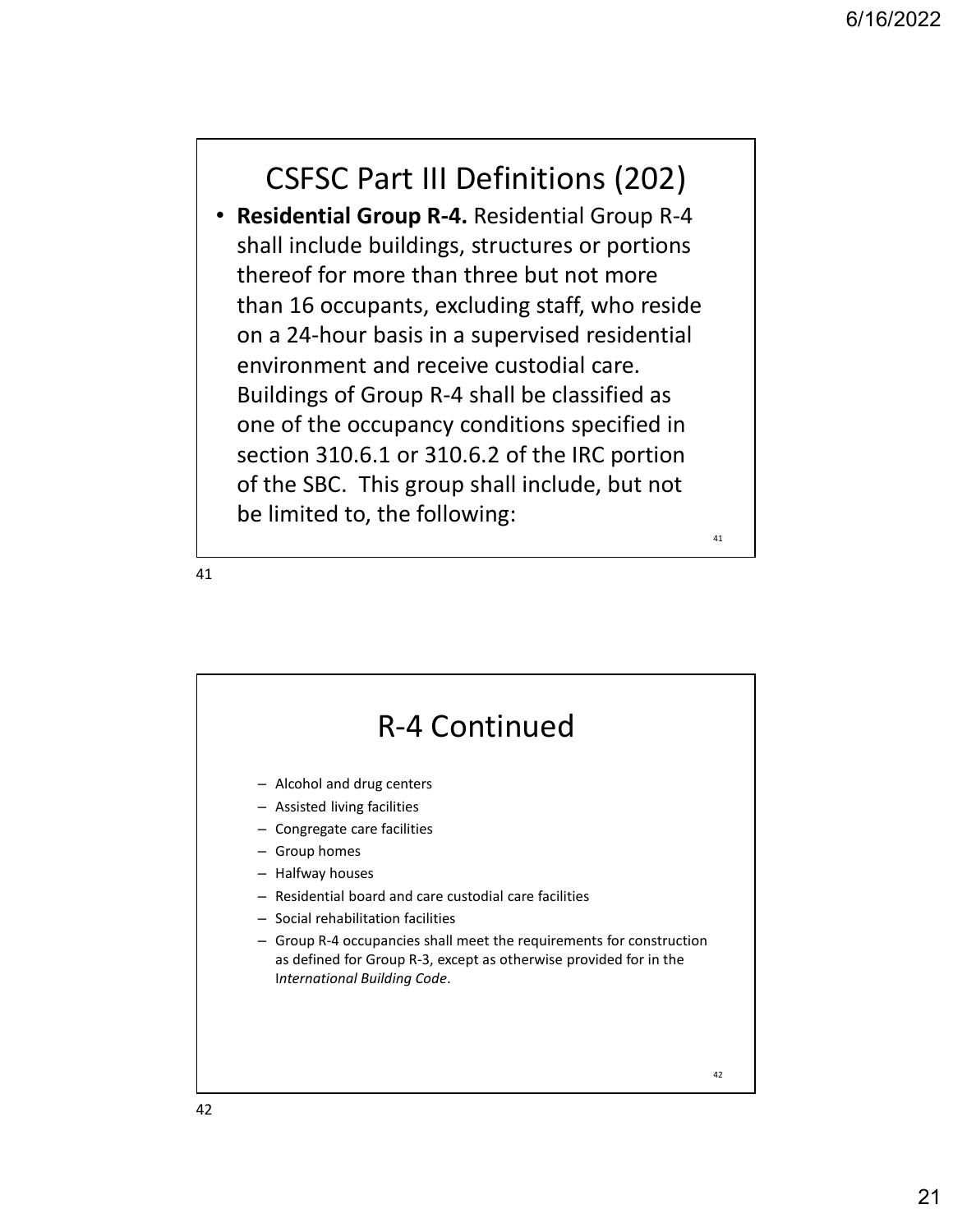

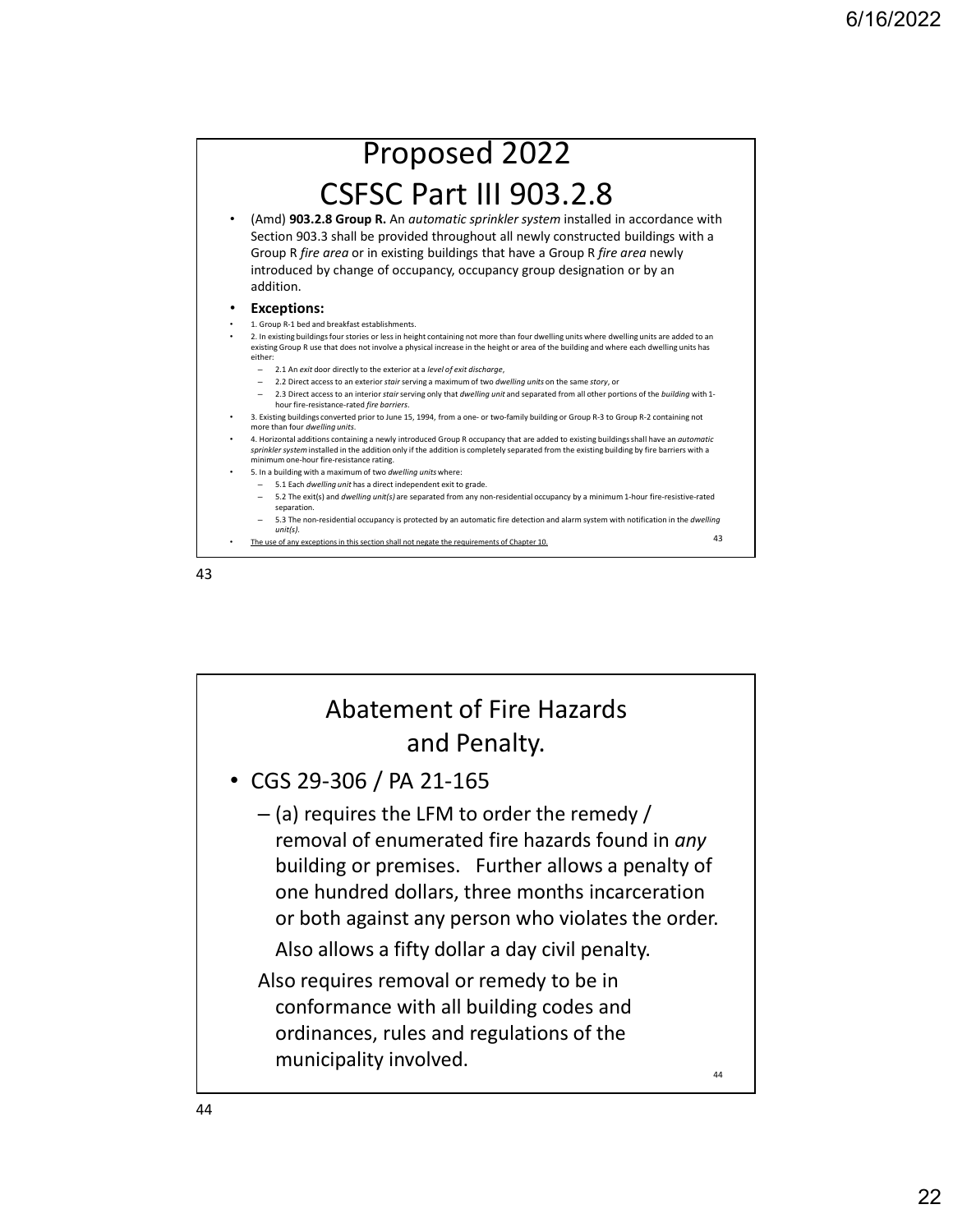

- 
- **CGS 29-306, PA 21-165 cont.**<br>
 CGS 29-306, PA 21-165 cont.<br>
 (b) requires the LFM notify the prosecuting<br>
attorney if the owner or occupant fail to abate a<br>
hazard as reasonably ordered by the LFM.<br>
 (b) further attorney if the owner or occupant fail to abate a hazard as reasonably ordered by the LFM.
	- (b) further requires the SFM be notified of the referral to the prosecutor.
	- (c) allows civil injunction to close or restrict use

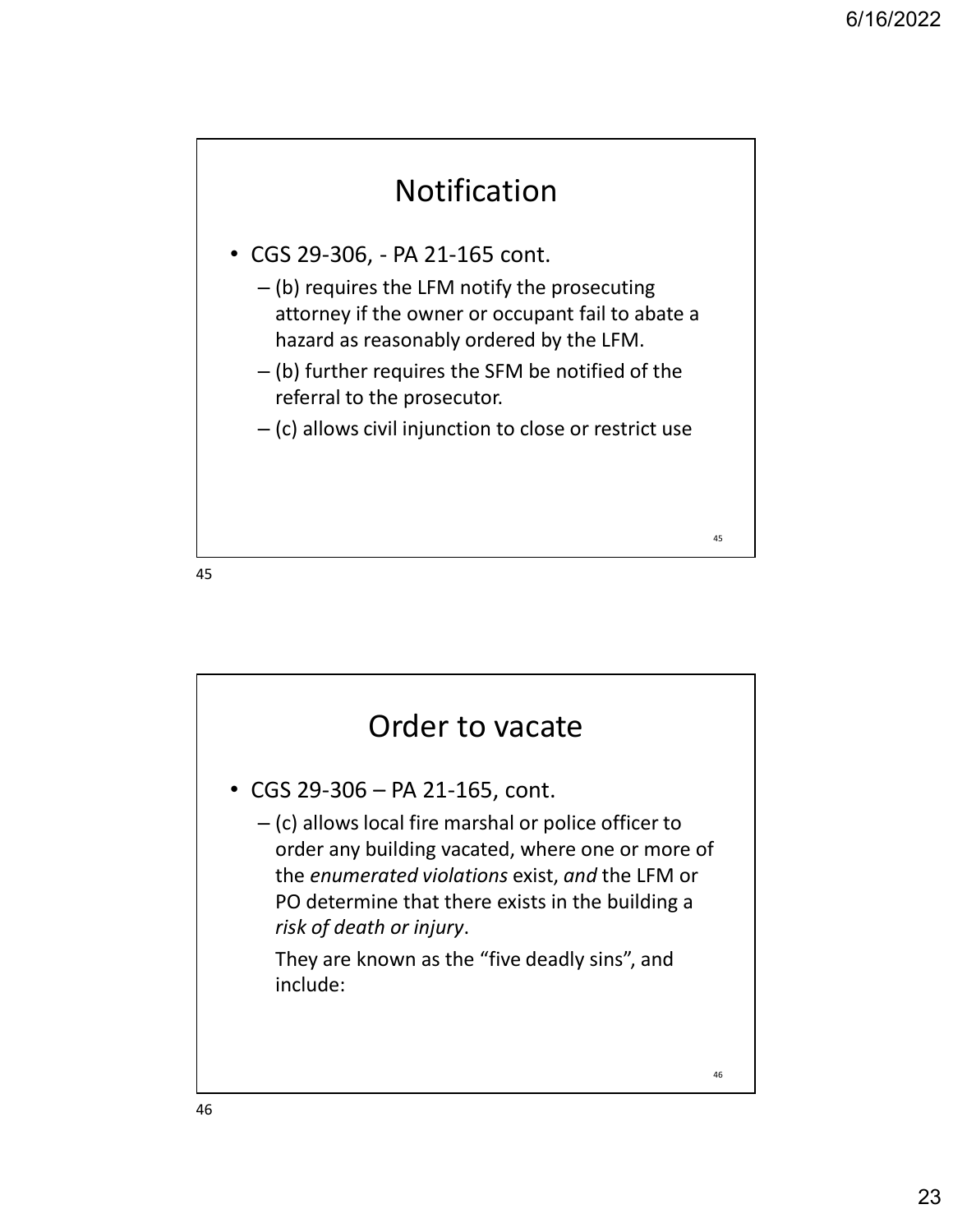

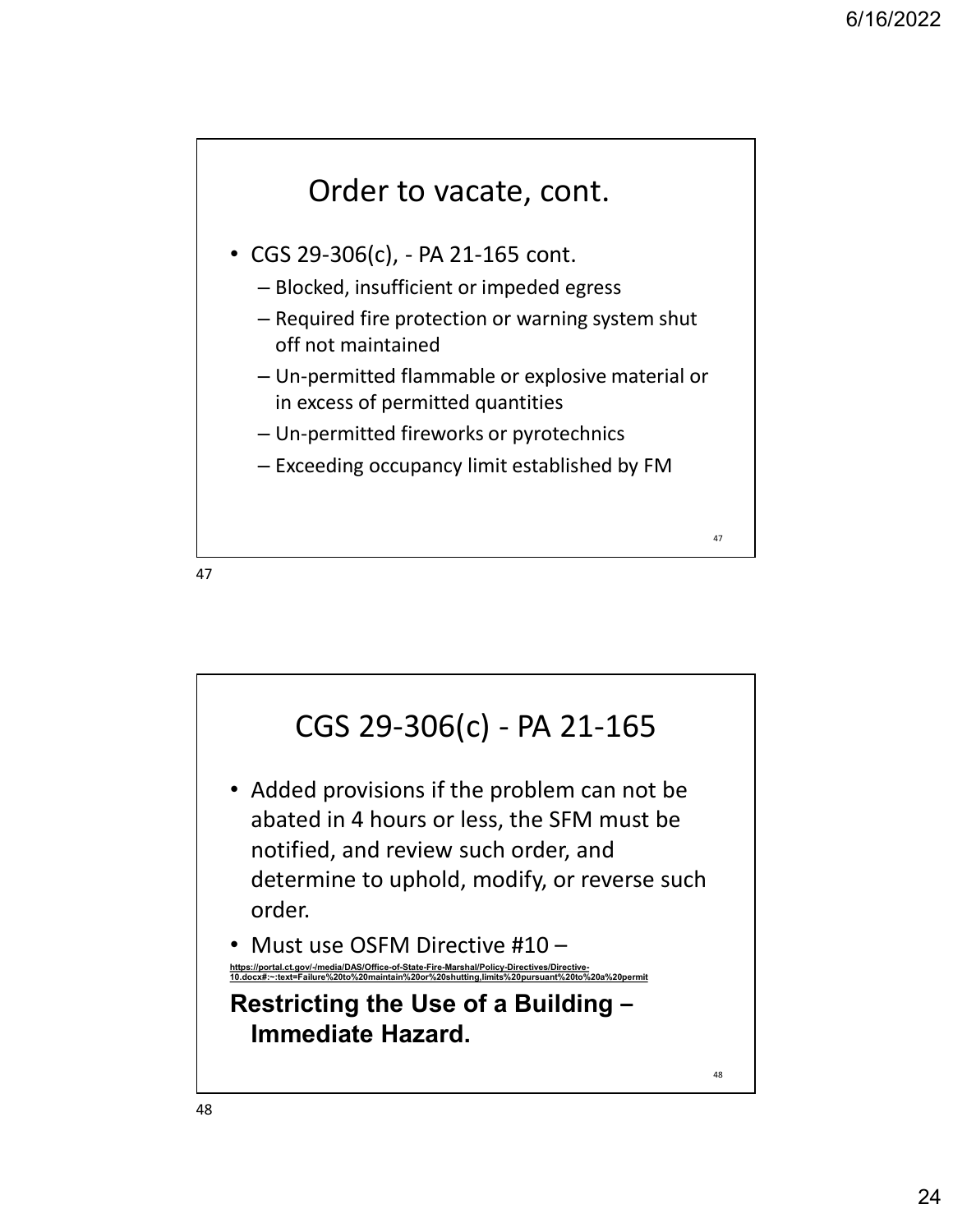## CO Approval CSFSC

#### • Part I Section 109

• The local fire marshal shall provide to the local building official certification in writing that prior to the occupancy of any building, structure or use subject to the requirements of this code, such building, structure or use is in substantial compliance with the requirements of this code.

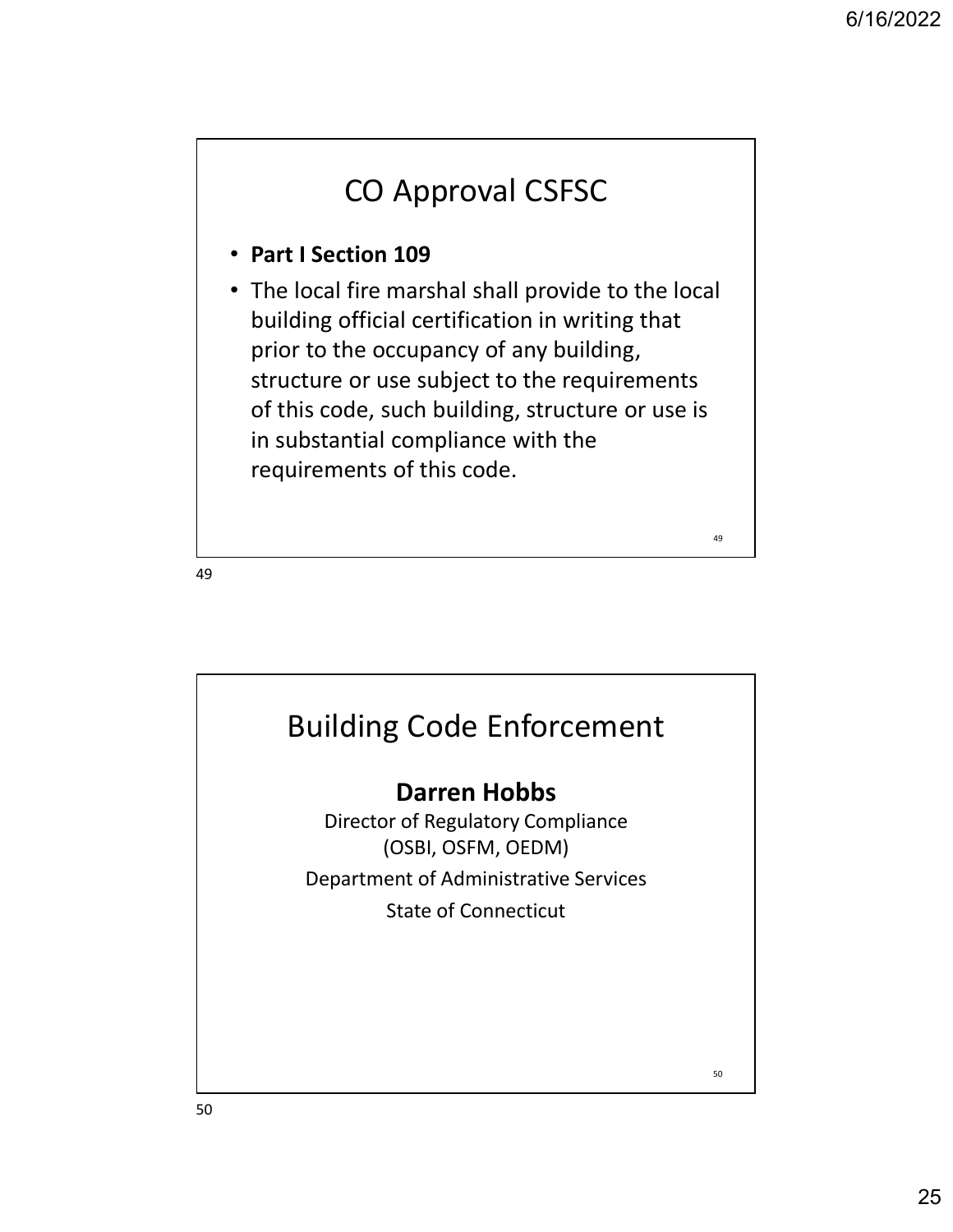

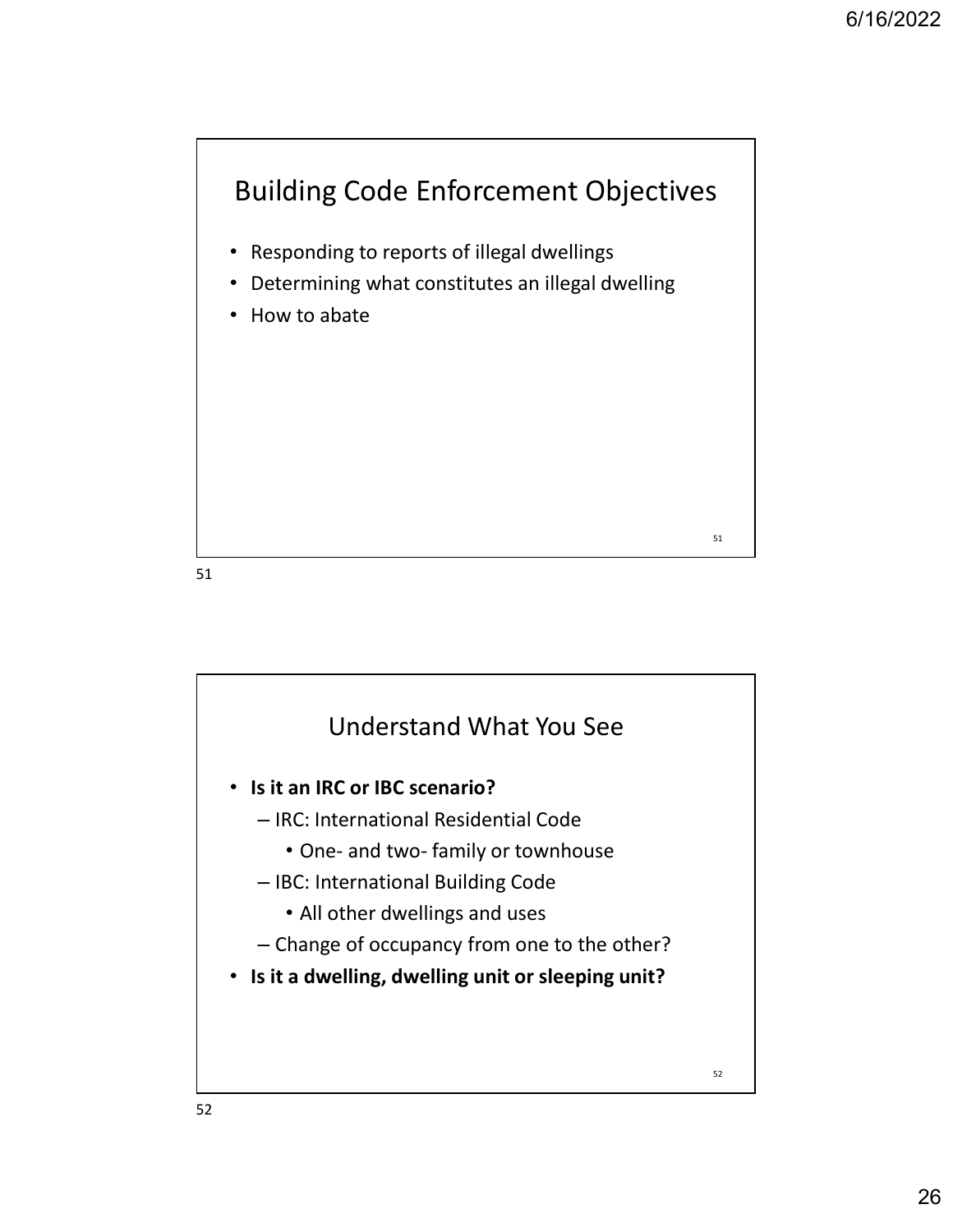### Definitions

#### • One Family Dwelling

6/16/2022<br>
Definitions<br>
Dne Family Dwelling<br>
- A building containing one dwelling unit with not<br>
more than six lodgers or boarders where care is<br>
not provided. Also known as a single family<br>
dwelling.<br>
Iwo Family Dwelling 6/16/2022<br> **Definitions**<br> **ne Family Dwelling**<br>
A building containing one dwelling unit with not<br>
more than six lodgers or boarders where care is<br>
not provided. Also known as a single family<br> **dwelling.**<br> **A building conta** 6/16/2022<br> **Definitions**<br> **notably Dwelling**<br>
A building containing one dwelling unit with not<br>
more than six lodgers or boarders where care is<br>
not provided. Also known as a single family<br>
dwelling.<br>
A building containing dwelling. Definitions<br>
Dne Family Dwelling<br>
- A building containing one dwelling unit with not<br>
more than six lodgers or boarders where care is<br>
not provided. Also known as a single family<br>
dwelling.<br>
- A building containing two dwe Definitions<br>
Definitions<br>
Definitions<br>
A building containing one dwelling unit with not<br>
more than six lodgers or boarders where care is<br>
not provided. Also known as a single family<br>
dwelling.<br>
A building containing two dw

#### • Two Family Dwelling

unit.

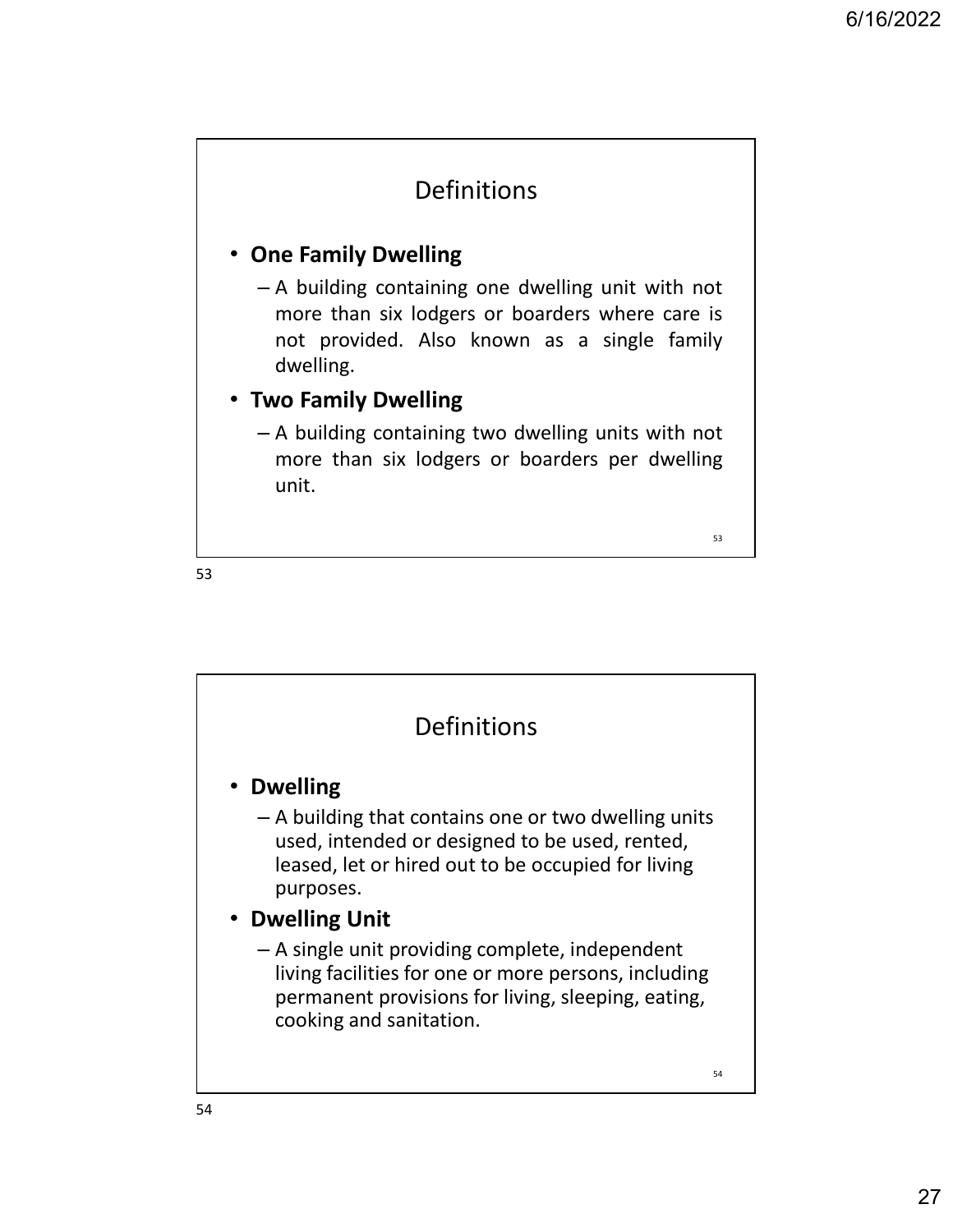$55$  and  $\overline{1}$  and  $\overline{1}$  and  $\overline{1}$  and  $\overline{1}$  and  $\overline{1}$  and  $\overline{1}$  and  $\overline{1}$  and  $\overline{1}$  and  $\overline{1}$  and  $\overline{1}$  and  $\overline{1}$  and  $\overline{1}$  and  $\overline{1}$  and  $\overline{1}$  and  $\overline{1}$  and  $\overline{1}$  and  $\overline$ 

### Definitions

#### • Sleeping Unit

– A room or space in which people sleep, which can also include permanent provisions for living, eating, and either sanitation or kitchen facilities but not both. Such rooms and spaces that are also part of a dwelling unit are not sleeping units.

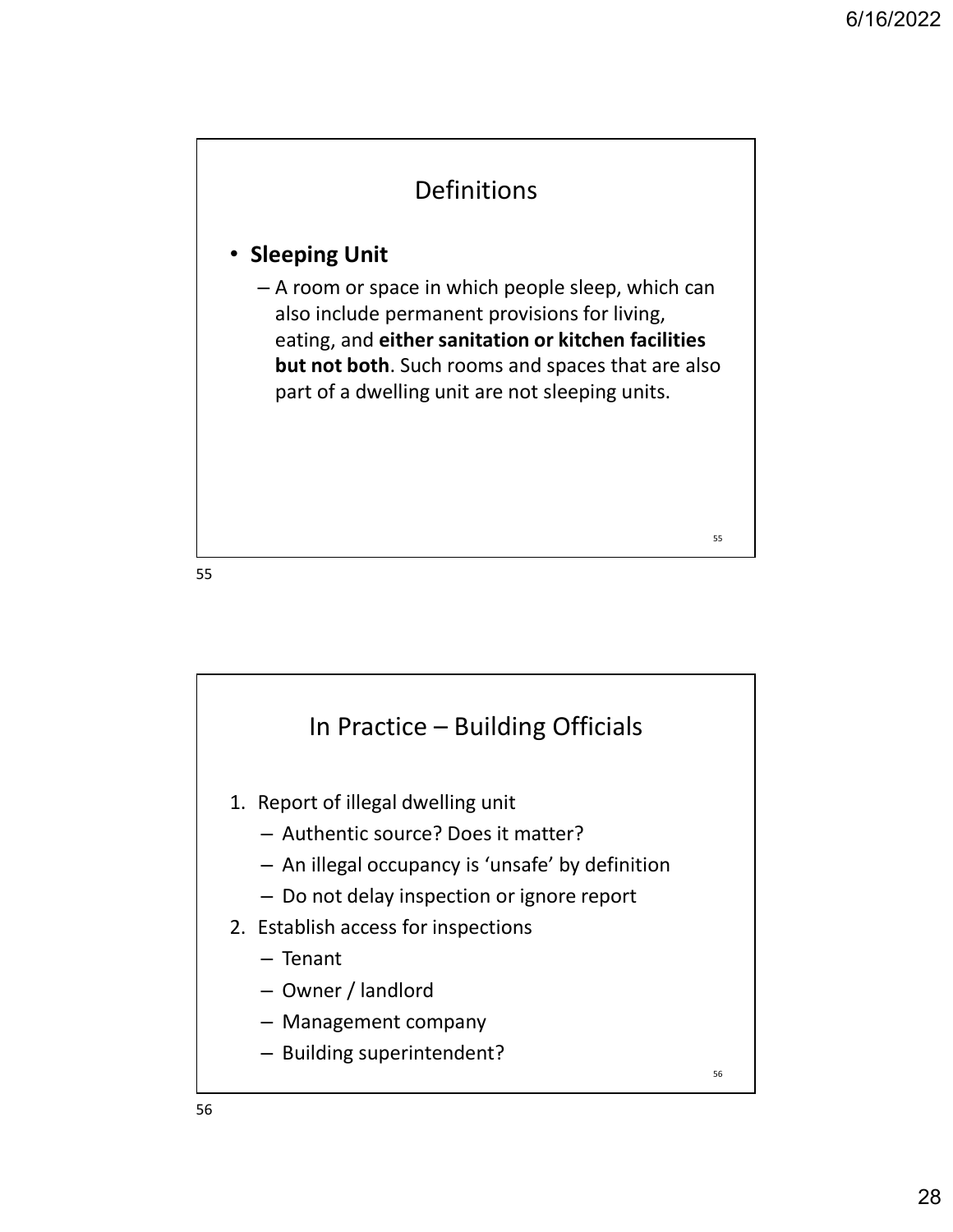

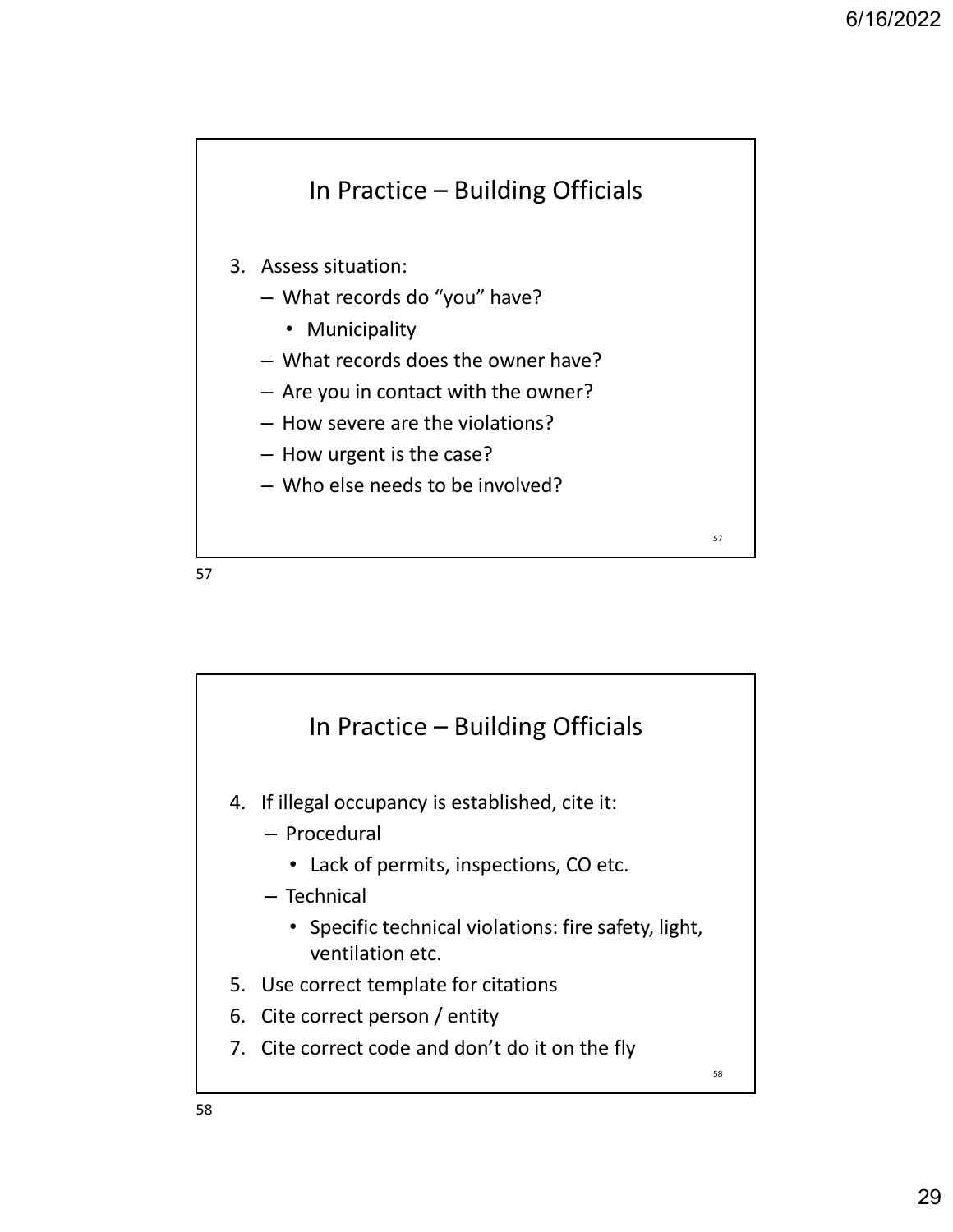

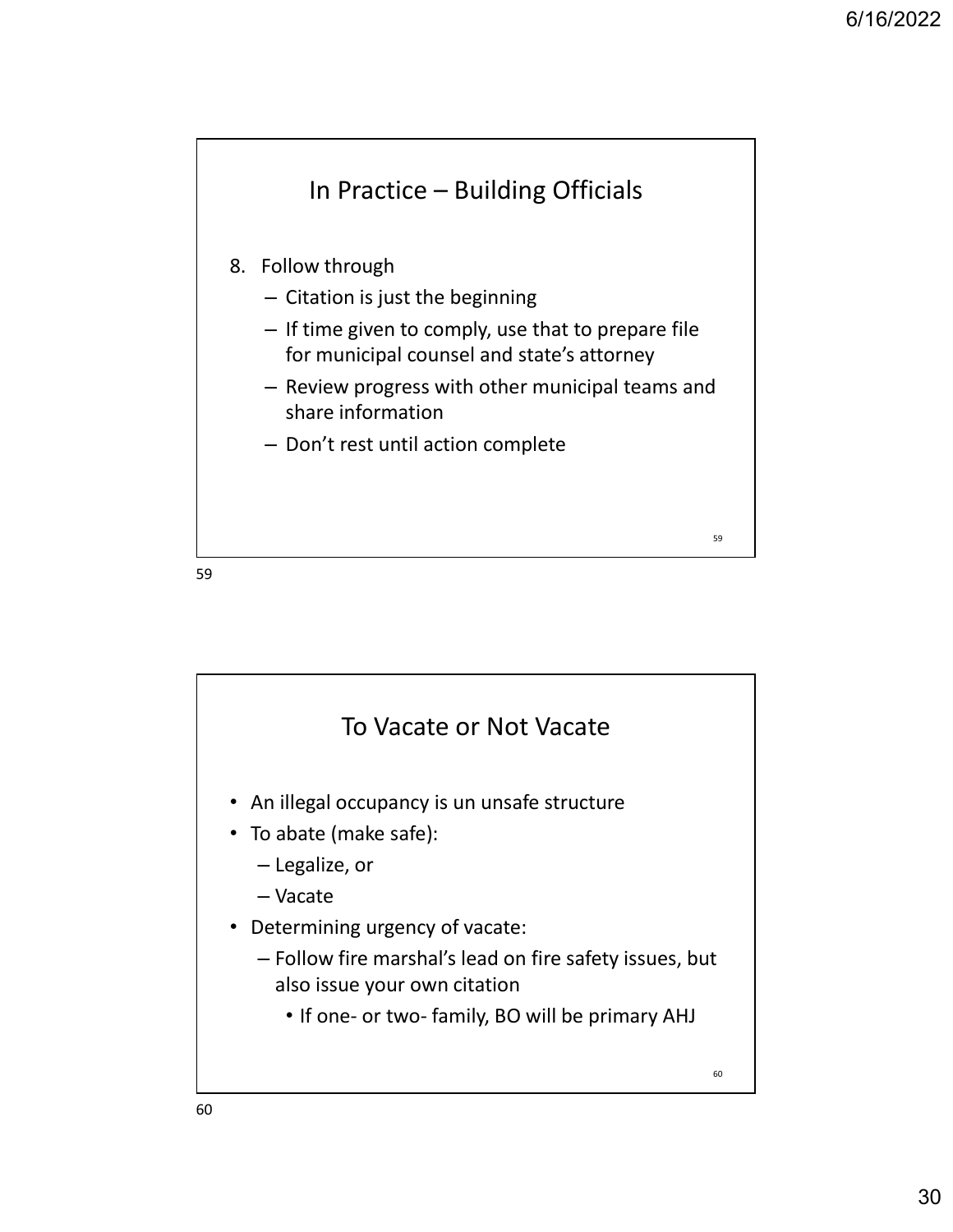

- Many entities involved:
	- Fire, building, zoning, housing, health, …
- Each has different requirements and should stay in their lane, but work as a team.
- Might not be a violation under one or more of the entities' codes
- Once one municipal entity is aware, all municipal entities are assumed to be aware.

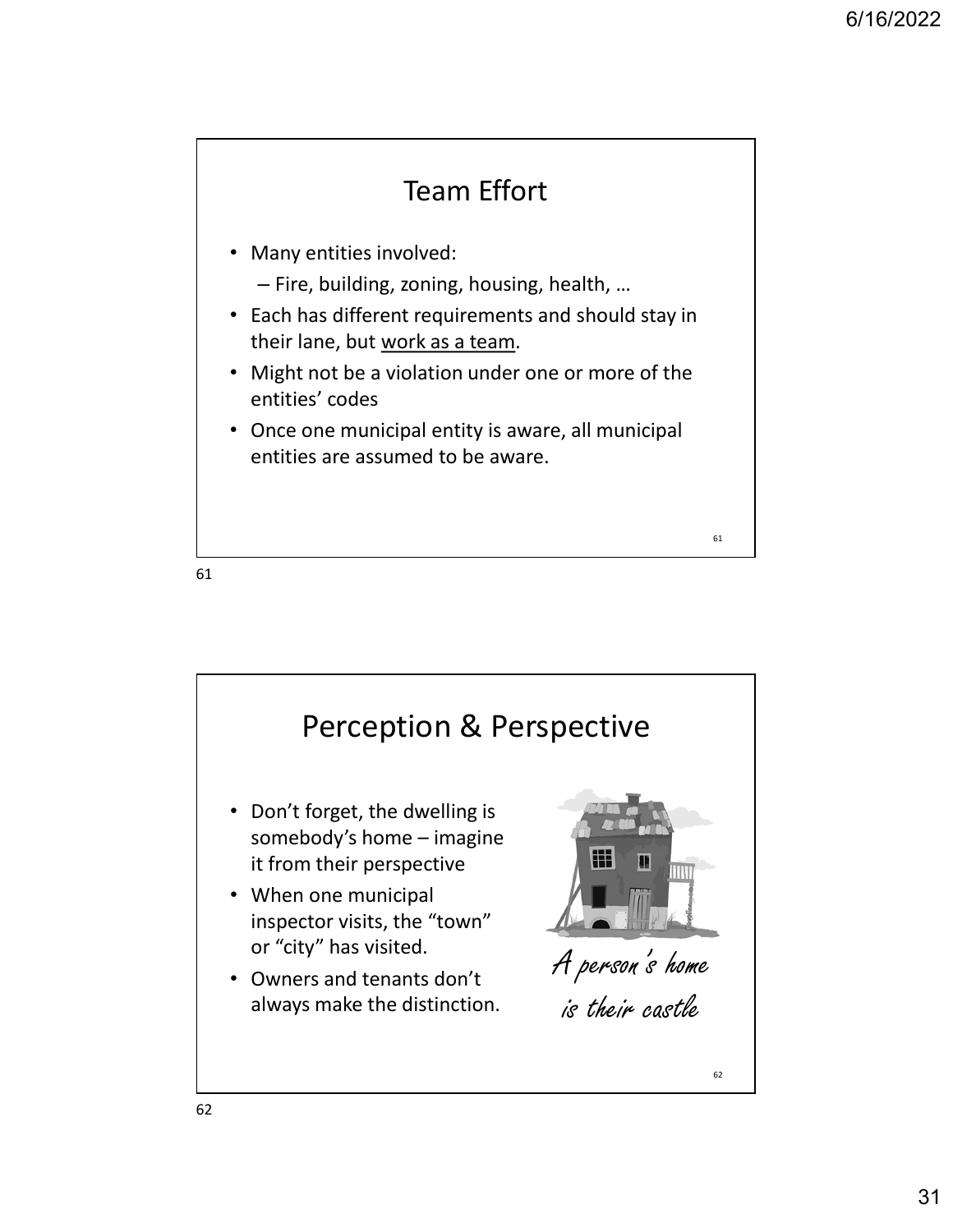



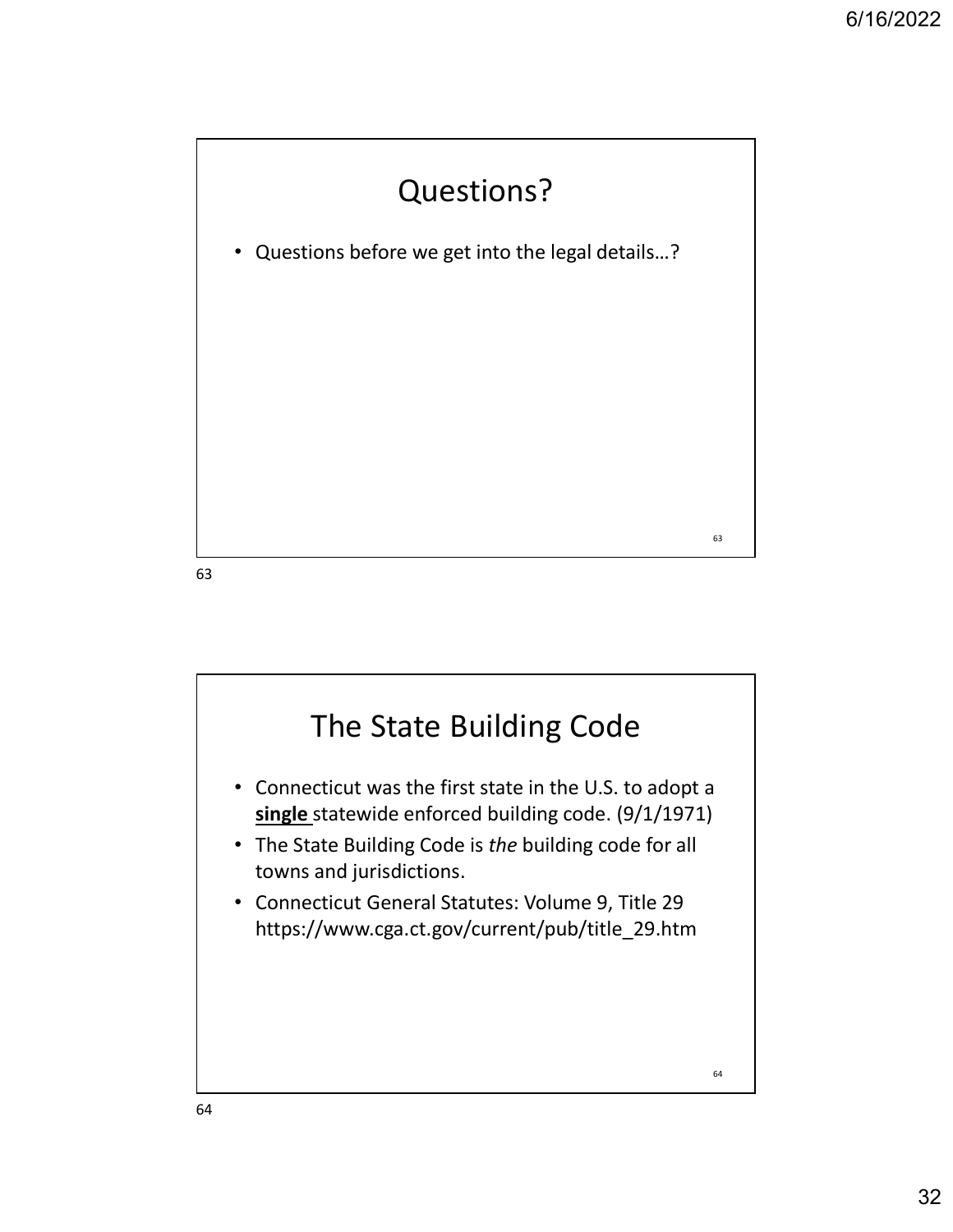

- Sec. 29-252. State Building Code: Adoption, revision and amendments. State Building Inspector: Appointment; interpretations of code. Appeal.
- Adoption: State Building Inspector and Codes and Standards Committee jointly, with approval of DAS Commissioner
- Nationally recognized model code
- CT amendments permitted  $\begin{array}{c} \bullet \\ \bullet \\ \bullet \\ \bullet \\ \bullet \end{array}$

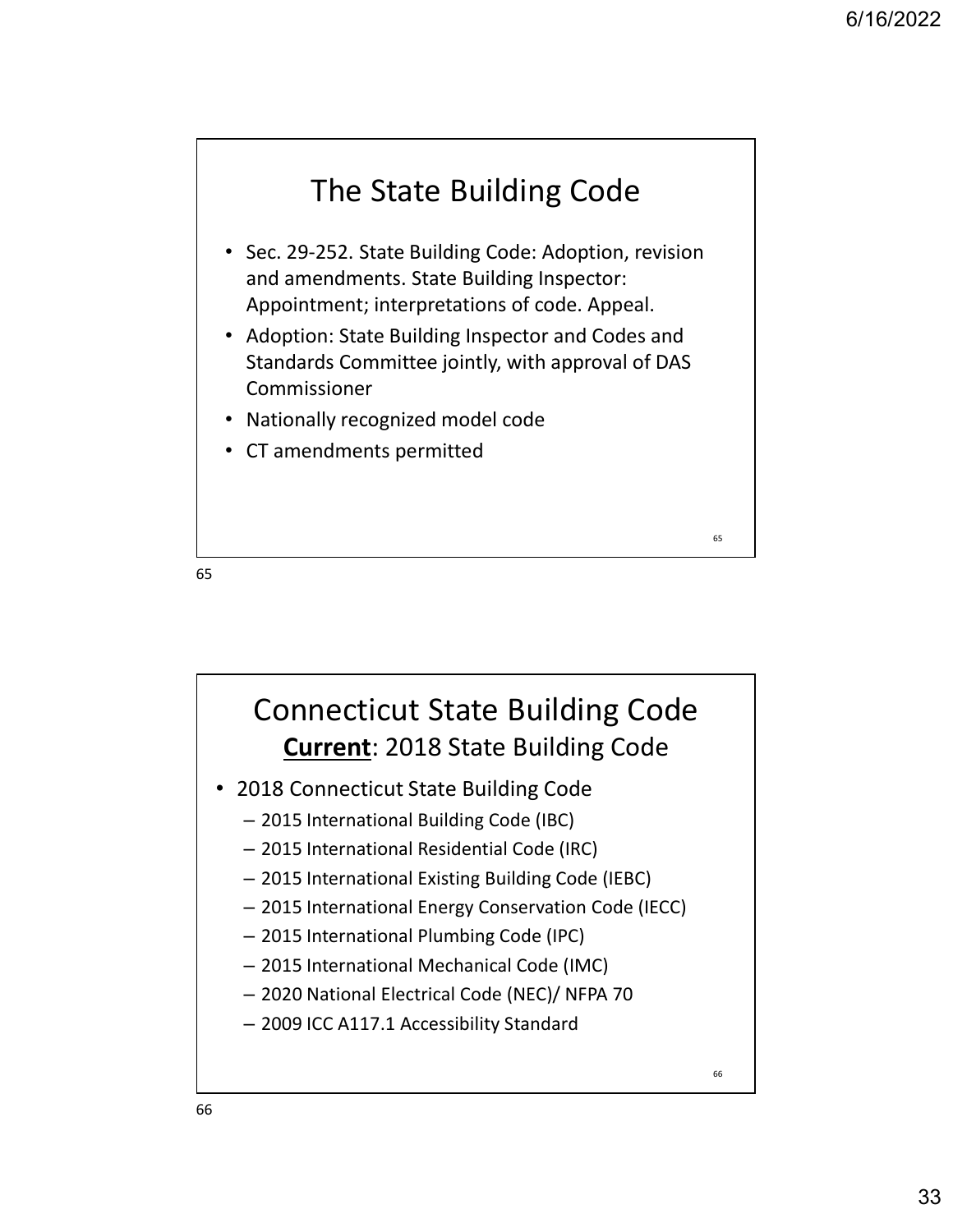### Connecticut State Building Code Proposed: 2022 State Building Code

- 2022 Connecticut State Building Code
	- 2021 International Building Code (IBC)
	- 2021 International Residential Code (IRC)
	- 2021 International Existing Building Code (IEBC)
	- 2021 International Energy Conservation Code (IECC)
	- 2021 International Plumbing Code (IPC)
	- 2021 International Mechanical Code (IMC)
	- 2020 National Electrical Code (NEC)/ NFPA 70
	- 2017 ICC A117.1 Accessibility Standard
- Proposed effective on  $10/1/22$



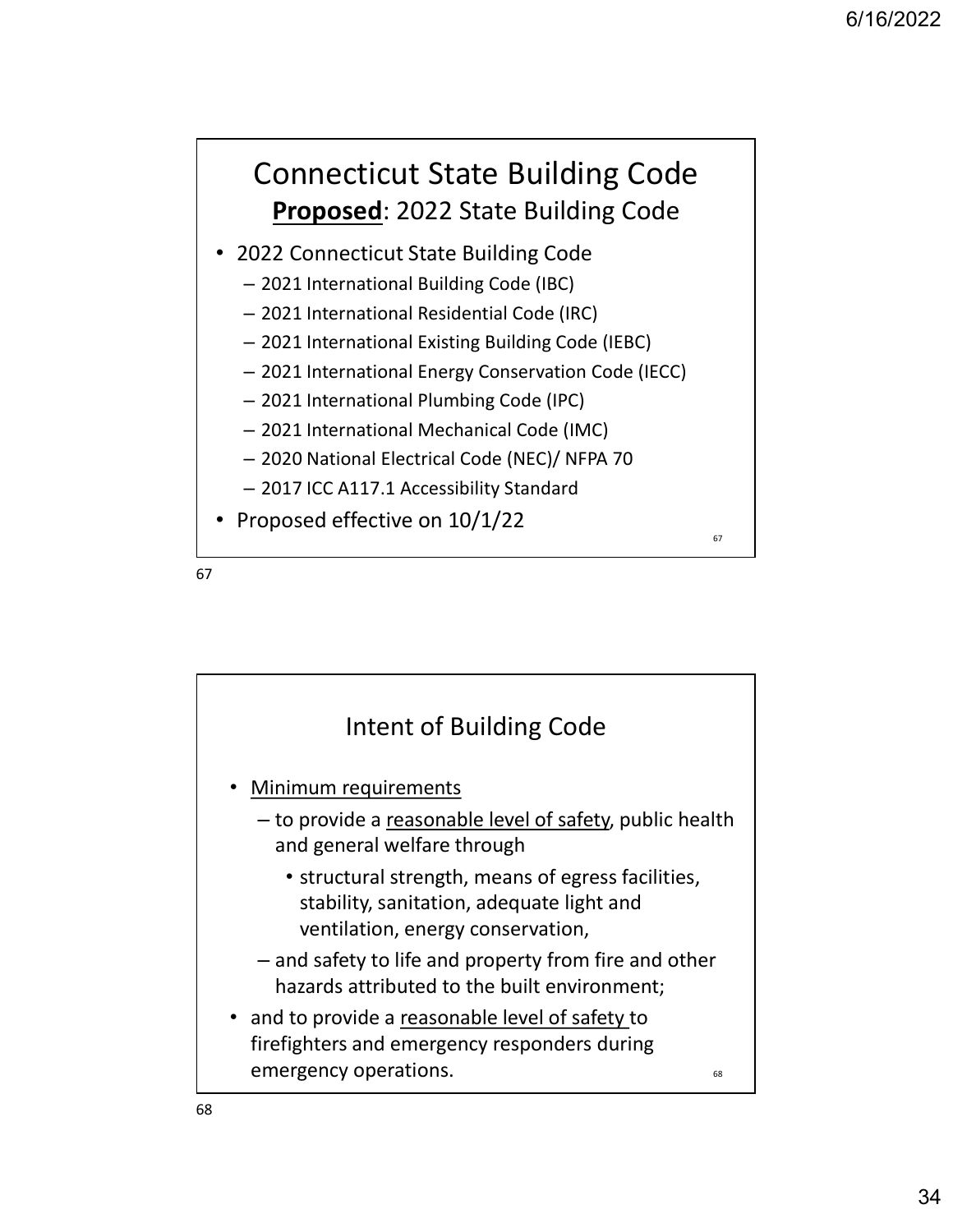### What is Reasonable

- The model codes with the Connecticut amendments are prescriptive and are the baseline.
- Code officials cannot require more
- Owners, designers and buildings can do more
- No local discretion about whether to apply a requirement unless expressly permitted ("approved")
- As a building official, be very careful if using "approved" to accept something.
- Use OSBI and the modification process if in any doubt  $\frac{1}{69}$

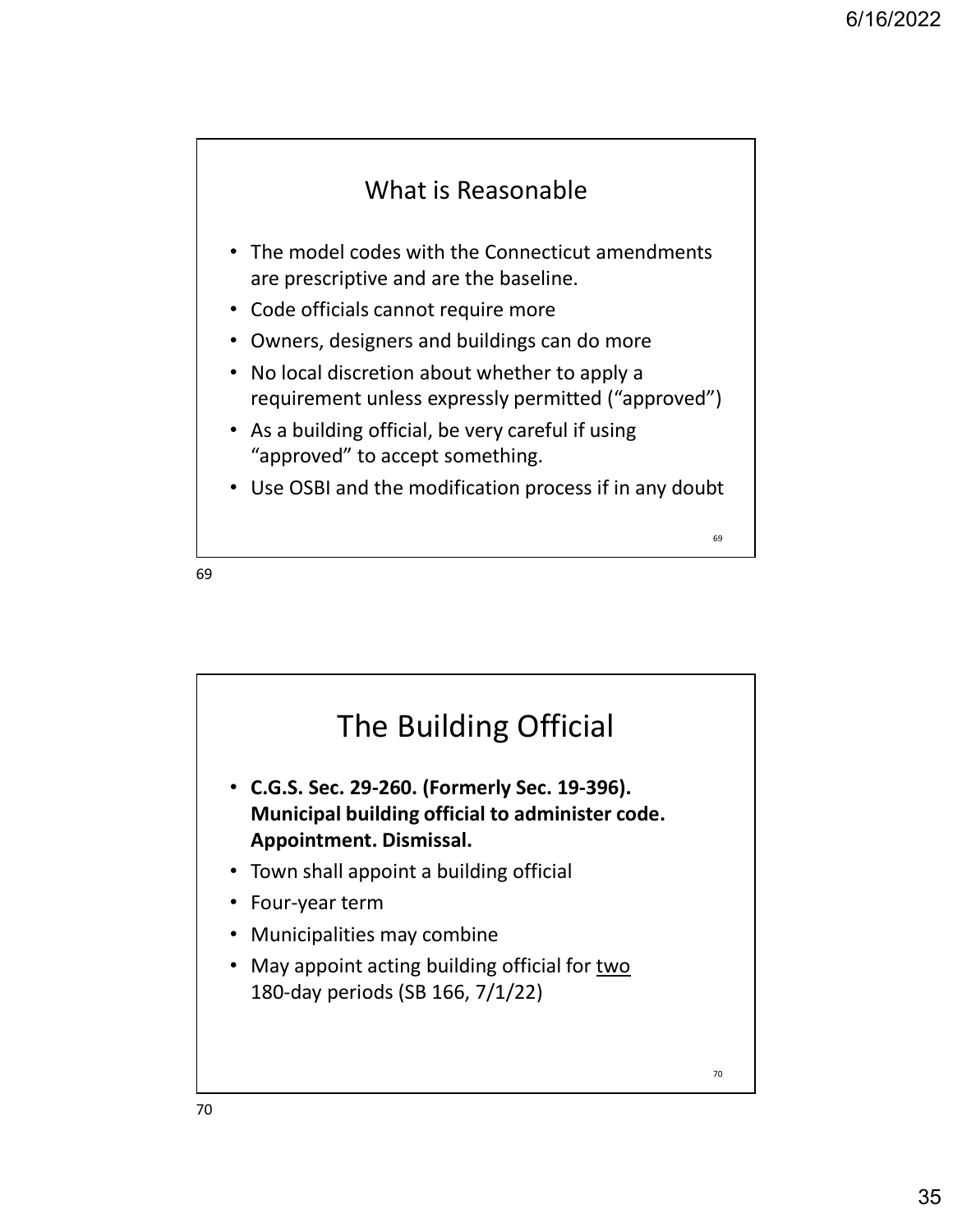## Building Permit Requirements

- No building or structure shall be constructed or altered until an application has been filed with the building official and a permit issued C.G.S. 29-263 **Building Permit Requirements**<br>
No building or structure shall be constructed or<br>
altered until an application has been filed with the<br>
building official and a permit issued<br>
C.G.S. 29-263<br>
Any owner or authorized agent sh
- Any owner or authorized agent shall apply and obtain the required permit before doing the work State Building Code 105.1
- Review period of 30-days for building official and fire C.G.S. 29-263

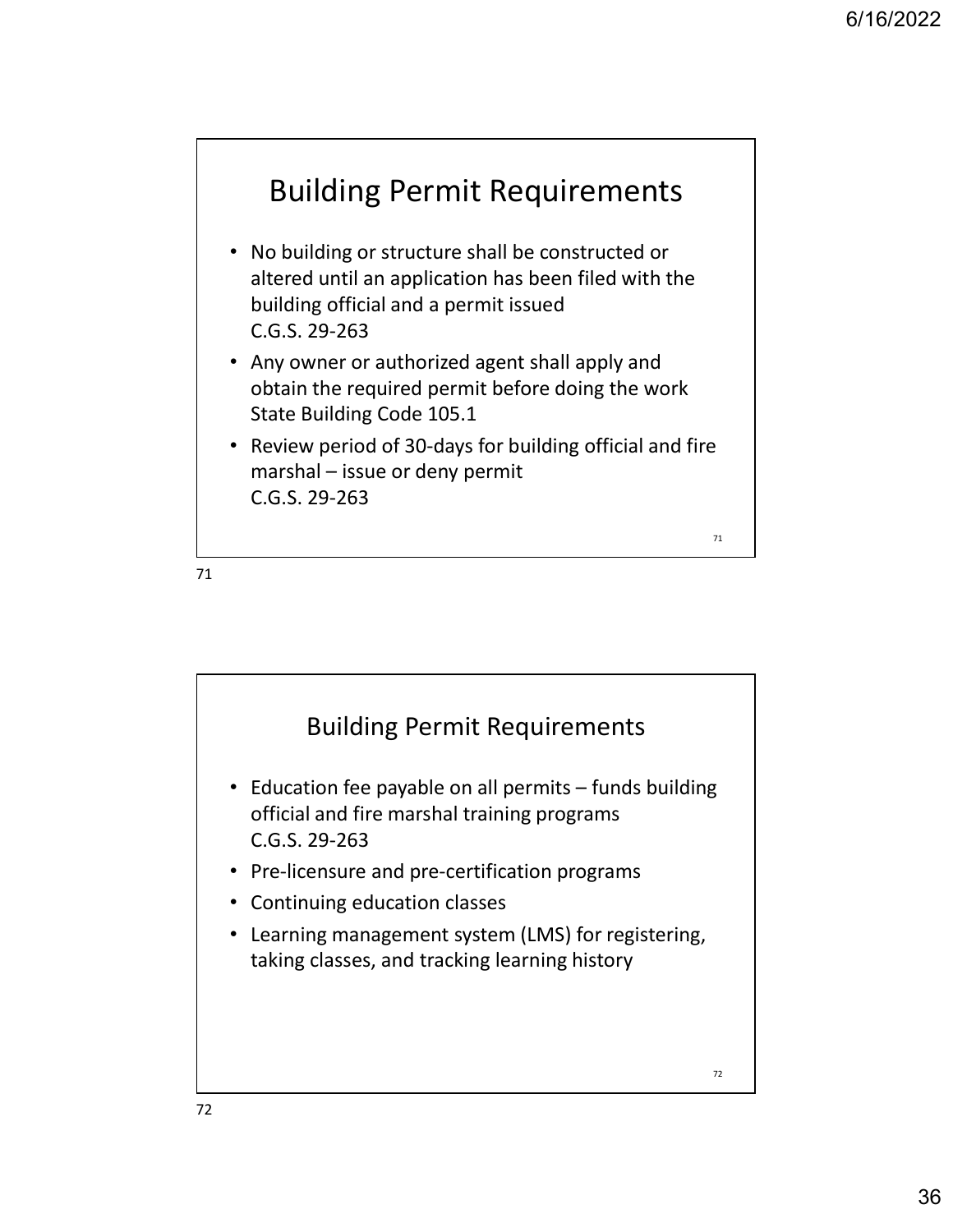

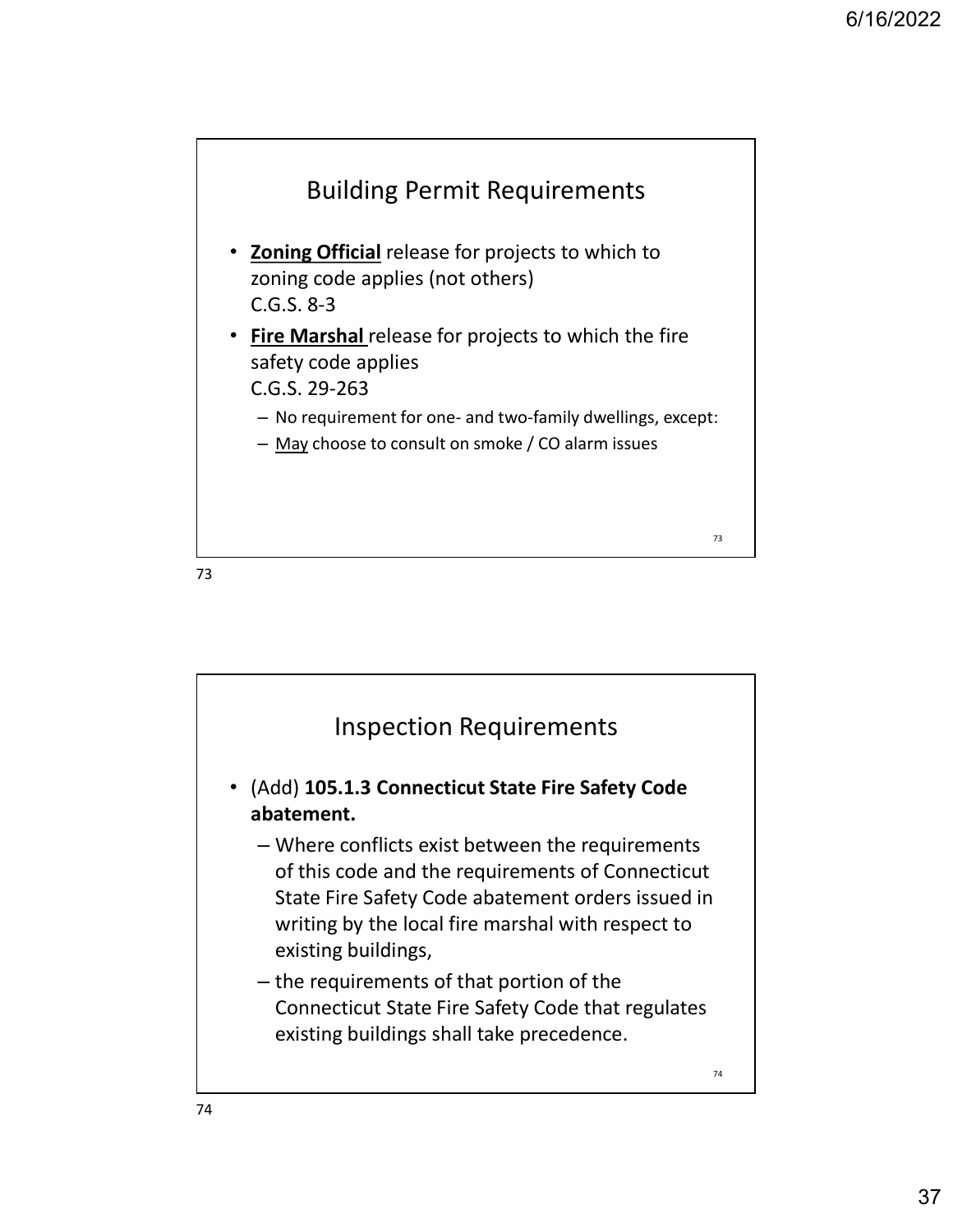

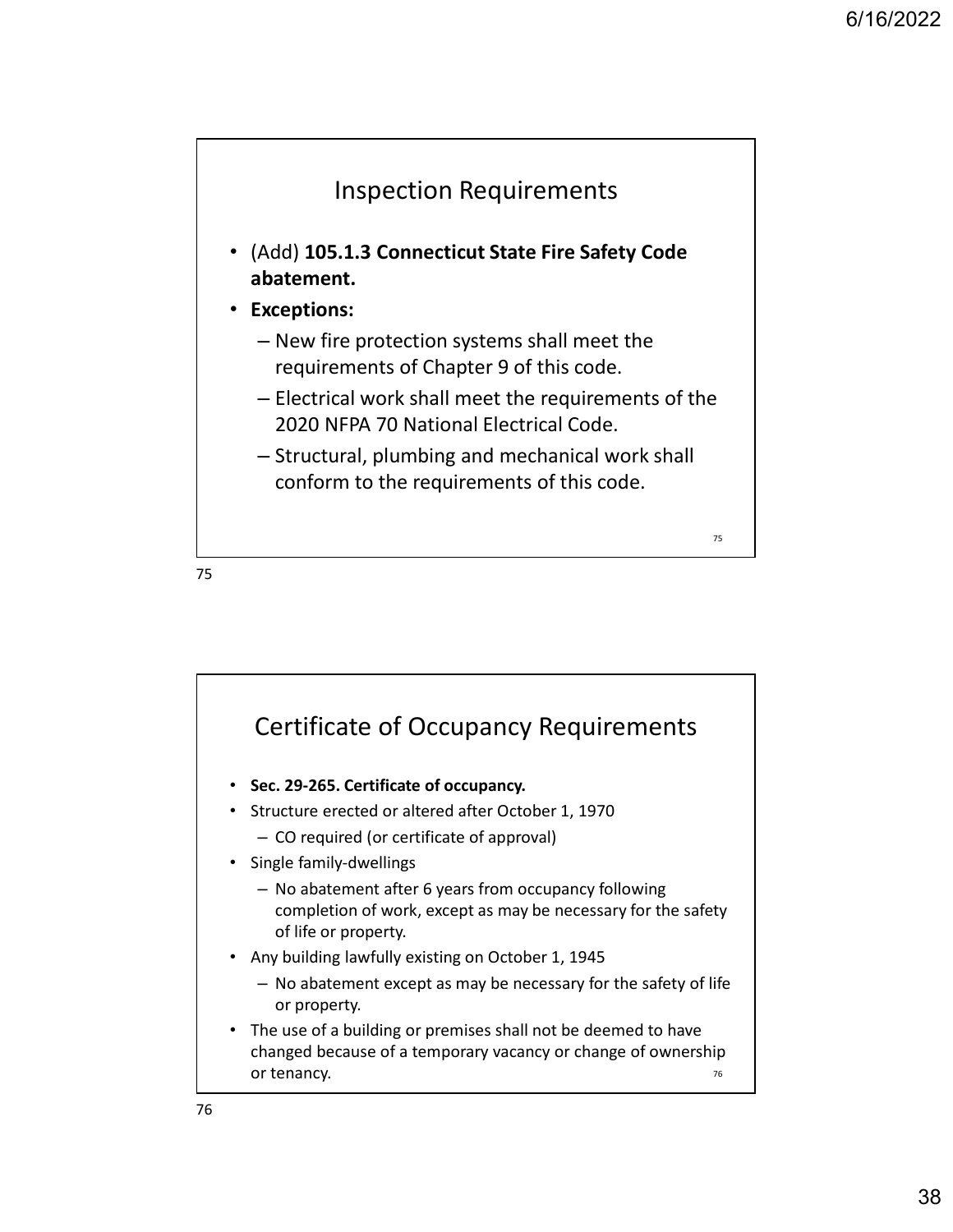#### Certificate of Occupancy Requirements

#### • Certificate of Occupancy (S.111.1 / R110.1)

• …no building or structure erected or altered in any municipality after October 1, 1970, shall be occupied or used, in whole or in part, until a certificate of occupancy has been issued by the building official… **Trificate of Occupancy Requirements**<br> **ificate of Occupancy (S.111.1 / R110.1)**<br>
building or structure erected or altered in any<br>
icipality after October 1, 1970, shall be occupied or used,<br>
ed by the building official...

#### – Exceptions:

accordance with Section 111.6. (R110.9)

#### • Certificate of Approval (S.111.6 / R110.9)

– Such work shall include, but not be limited to: fences greater than 7 feet (2134 mm) in height; retaining walls greater than 3 feet (914 mm) in height; decks; garages; swimming pools; basements and attics converted to habitable space; electrical, plumbing, and mechanical repairs or alterations  $\frac{77}{27}$ 

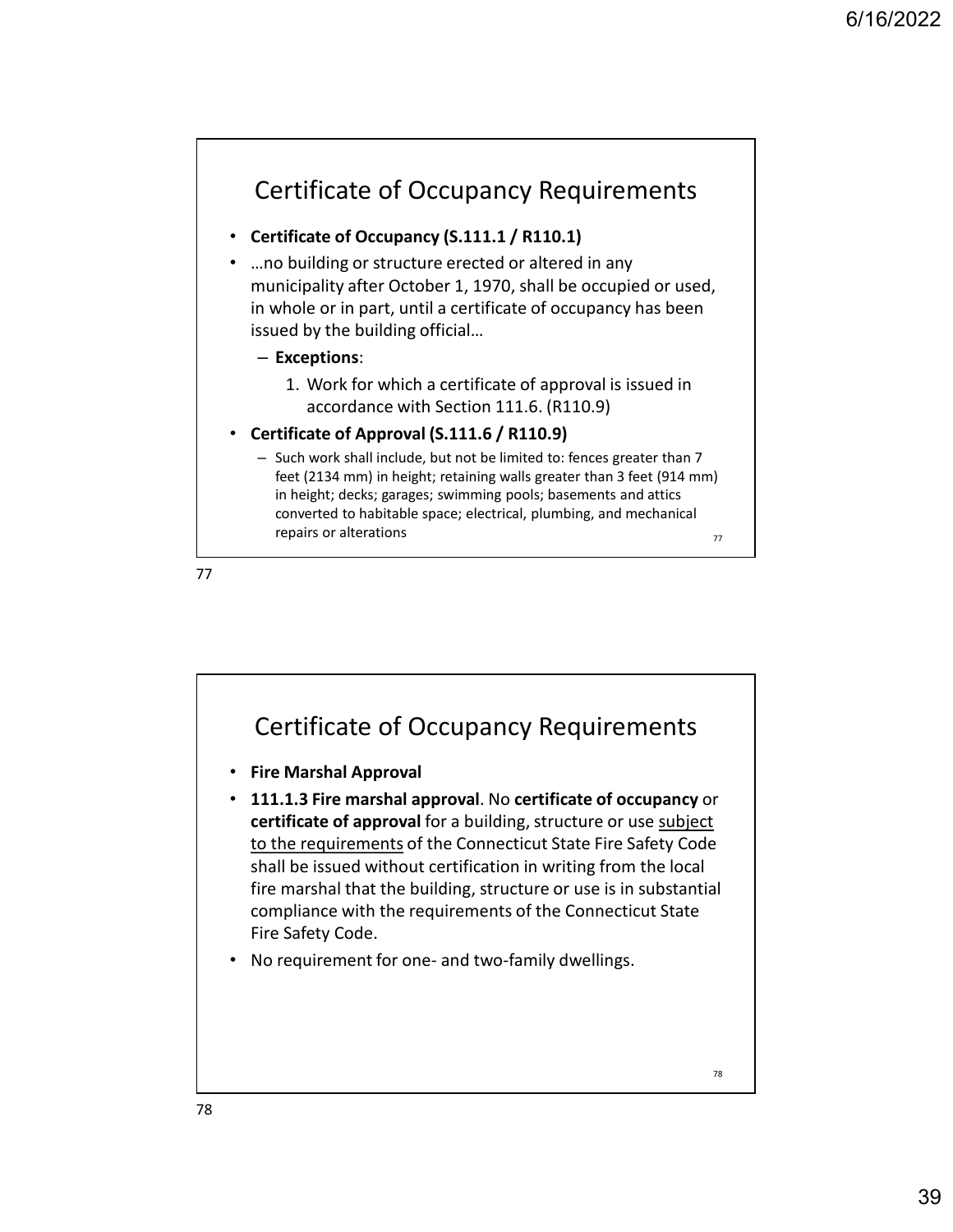

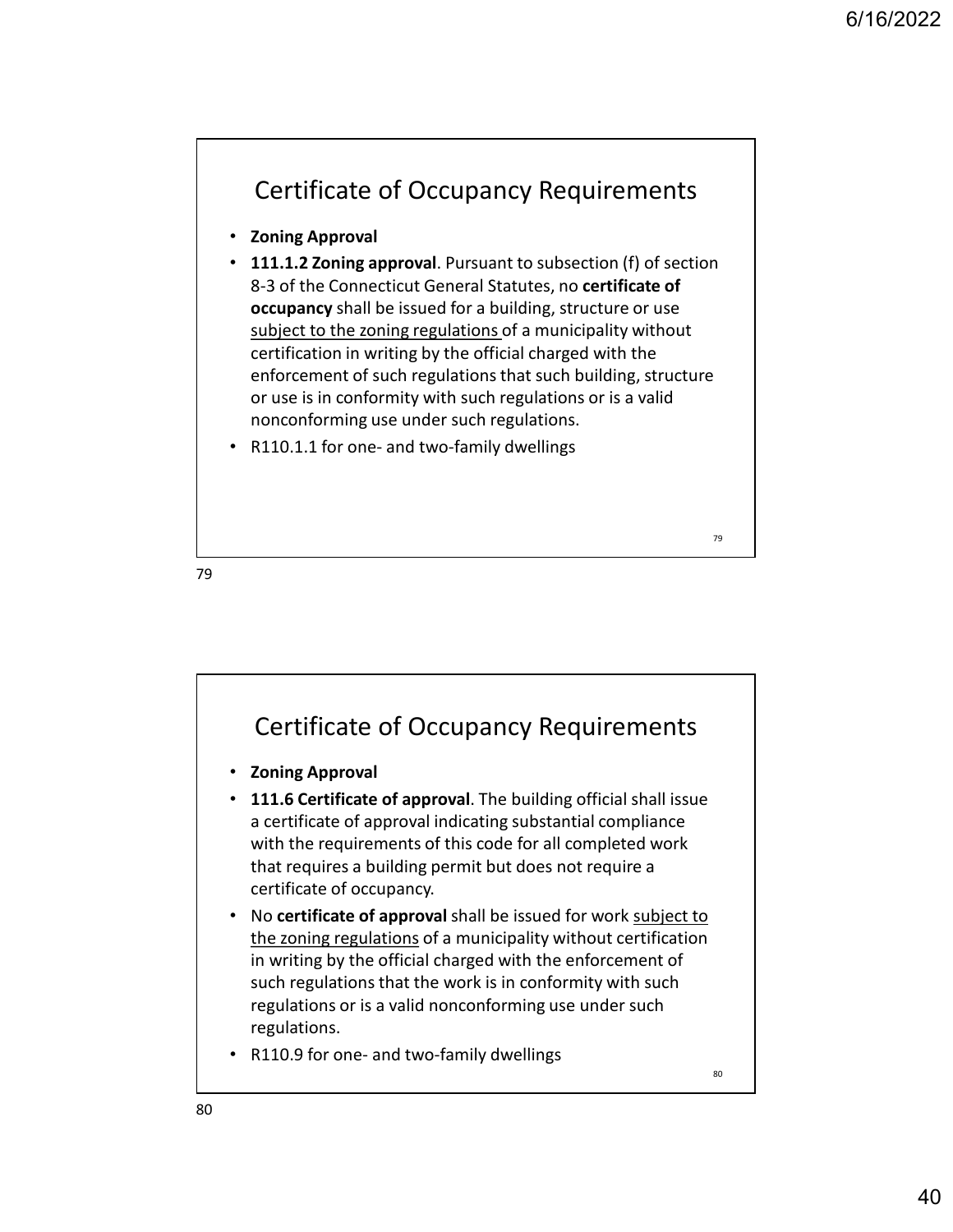### Unlawful Acts

• IBC 114.1 / IRC R113.1

• Unlawful acts. It shall be unlawful for any person, firm or corporation to erect, construct, alter, extend, repair, move, remove, demolish or occupy any building, structure or equipment regulated by this code, or cause same to be done, in conflict with or in violation of any of the provisions of this code.

81



82 and the contract of the contract of the contract of the contract of the contract of the contract of the contract of the contract of the contract of the contract of the contract of the contract of the contract of the con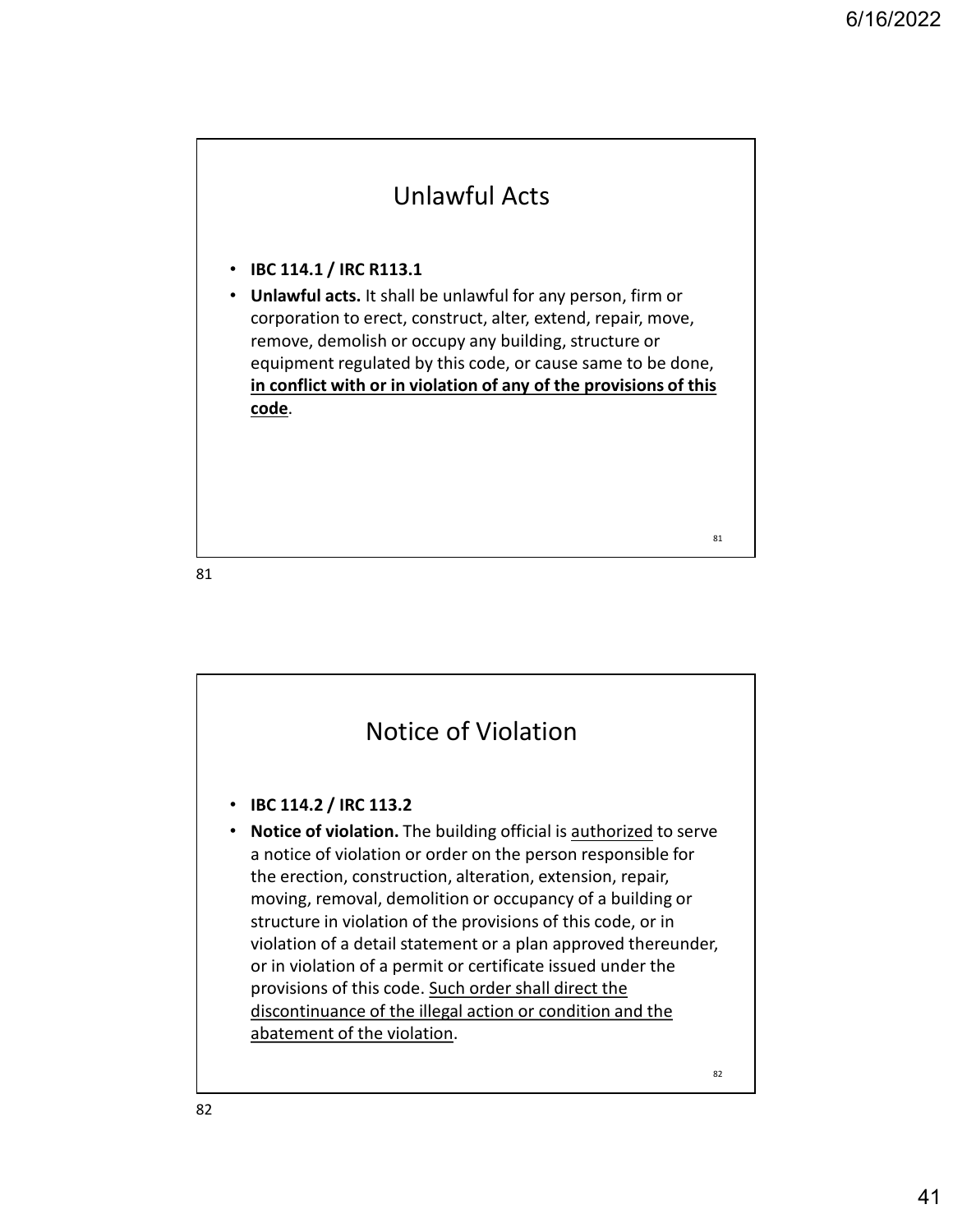

• IBC 114.2.1 / IRC 113.2.1

• Written notice. The notice of violation shall be in writing and shall be given to the owner of the property involved, or to the owner's agent or to the person doing the work.

• YOU CITE IT, YOU WRITE IT!

83 and the set of the set of the set of the set of the set of the set of the set of the set of the set of the

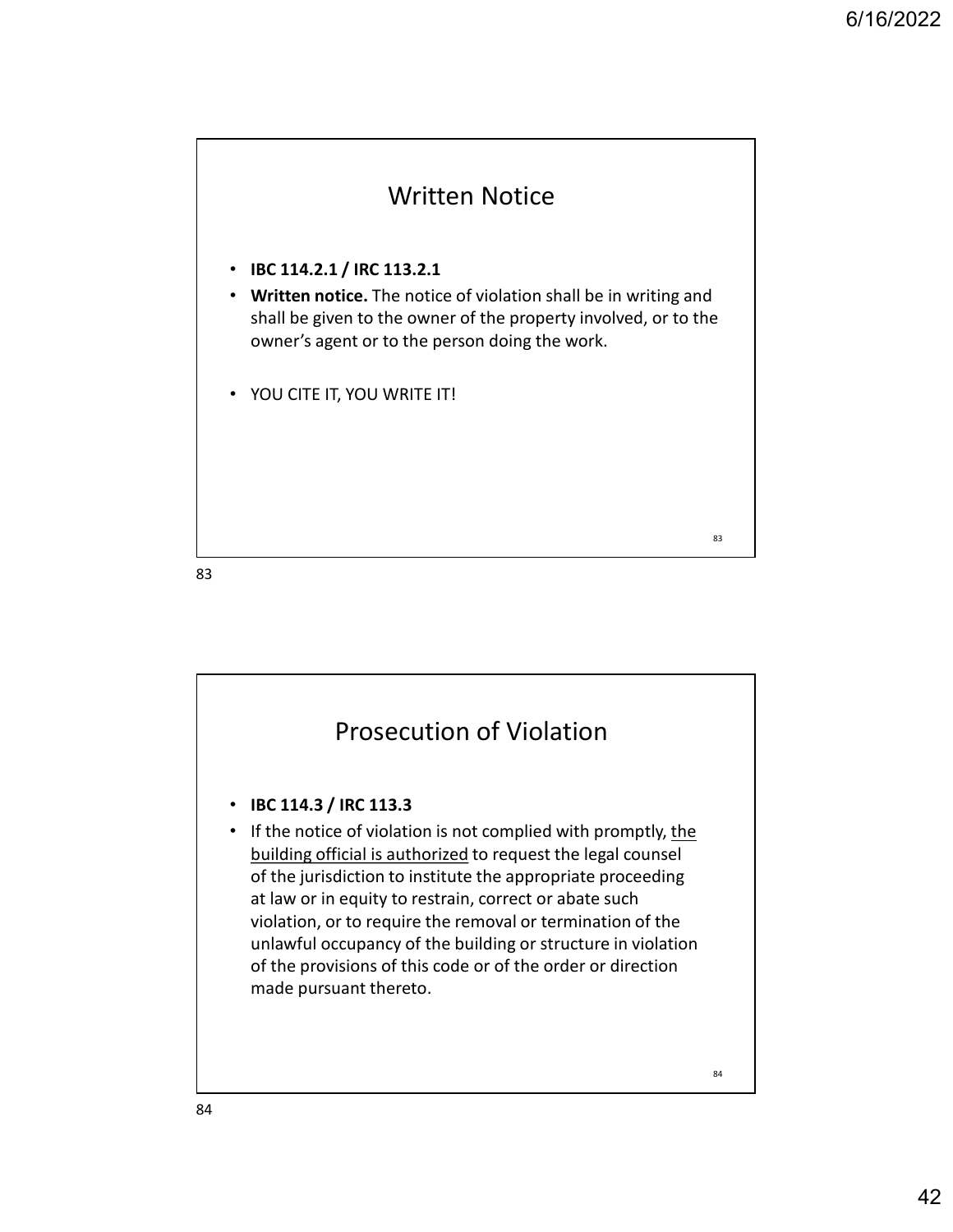#### Violation Penalties

- IBC 114.1 / IRC 113.4
- 6/16/2022<br>• IBC 114.1 / IRC 113.4<br>• Violation penalties. Pursuant to section 29-254a of the<br>Connecticut General Statutes, any person who violates any<br>provision of this code shall be fined not less than two hundred<br>nor more 6/16/2022<br>
Connecticut General Statutes, any person who violates any<br>
Connecticut General Statutes, any person who violates any<br>
provision of this code shall be fined not less than two hundred<br>
nor more than one thousand d 6/16/2022<br> **DREC 114.1 / IRC 113.4**<br> **IBC 114.1 / IRC 113.4**<br> **Violation penalties.** Pursuant to section 29-254a of the<br>
Connecticut General Statutes, any person who violates any<br>
provision of this code shall be fined not 6/16/2022<br> **Norman one than one than one than one than one than one than one than one than one than one than one thousand dollars or imprisoned not more<br>
provision of this code shall be fined not less than two hundred<br>
nor EXECUTE:** • **• FRECONTERT:** • **• FRECONTERT:** • **• FRECONTERT: FRECONTERT: FRECONTERT: FRECONTERT: FRECONTERT: FRECONTERT: FRECONTERT: FRECONTERT: FRECONTERT: FRECONTERT: FRECONTERT: FRECONTER**
- 
- work without a permit and illegal occupancies.

85 and the contract of the contract of the contract of the contract of the contract of the contract of the contract of the contract of the contract of the contract of the contract of the contract of the contract of the con

85 and the state of the state of the state of the state of the state of the state of the state of the state of

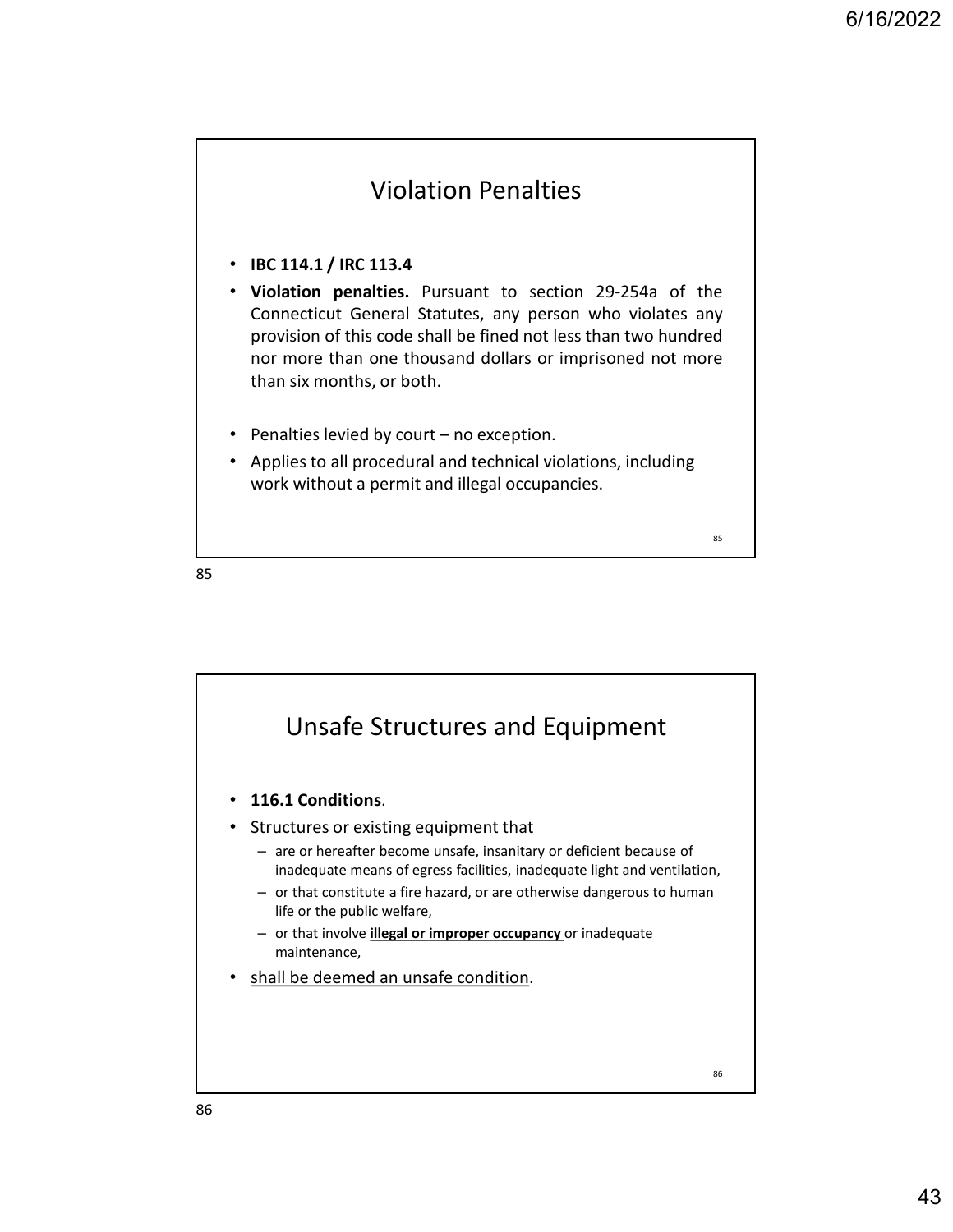

87 and the set of the set of the set of the set of the set of the set of the set of the set of the set of the